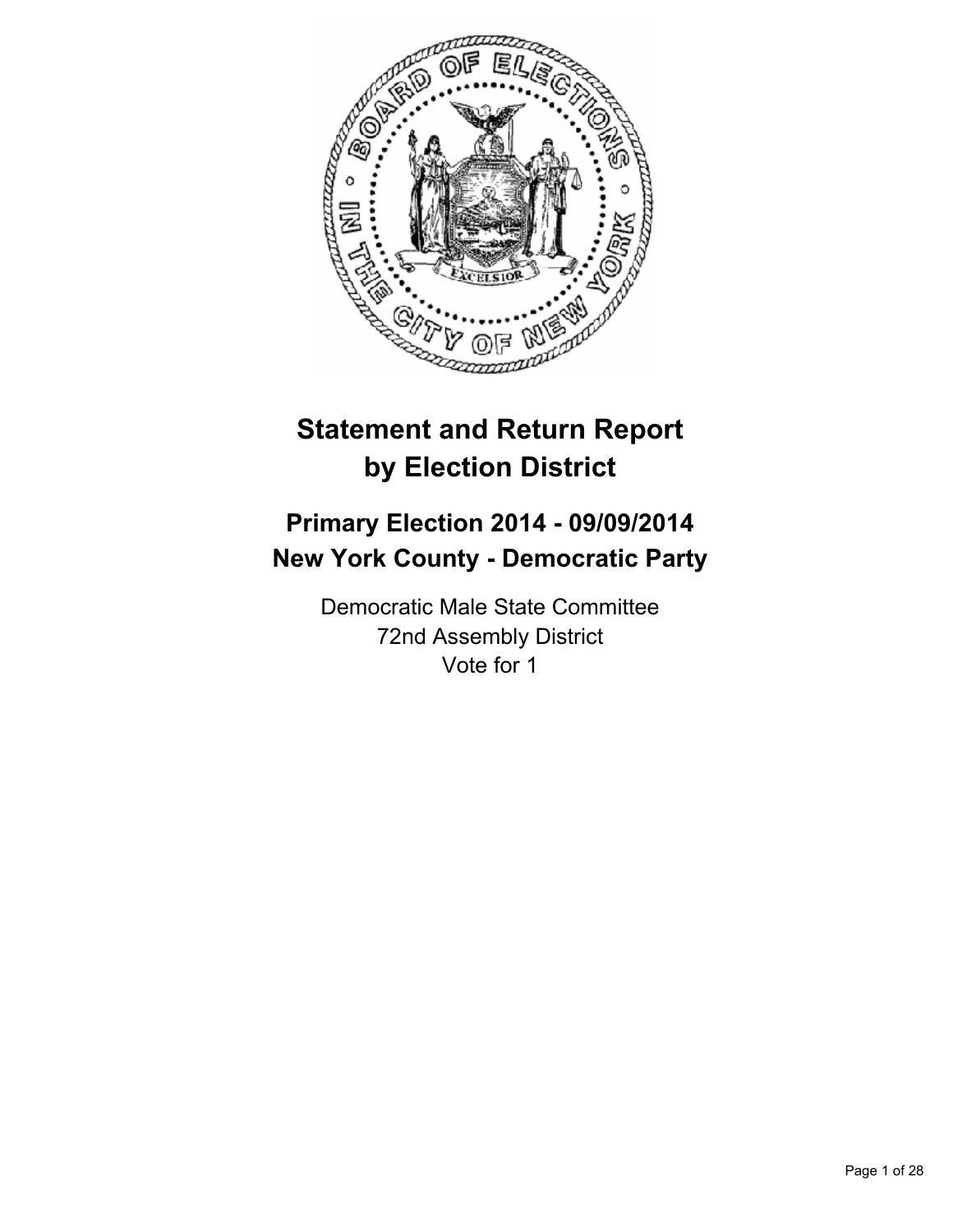

| <b>PUBLIC COUNTER</b>                                    | 65             |
|----------------------------------------------------------|----------------|
| <b>EMERGENCY</b>                                         | 0              |
| ABSENTEE/MILITARY                                        | $\overline{2}$ |
| <b>FEDERAL</b>                                           | 0              |
| <b>AFFIDAVIT</b>                                         | 0              |
| <b>Total Ballots</b>                                     | 67             |
| Less - Inapplicable Federal/Special Presidential Ballots | 0              |
| <b>Total Applicable Ballots</b>                          | 67             |
| MIGUEL A. CRUZ                                           | 14             |
| <b>YDANIS RODRIGUEZ</b>                                  | 28             |
| UNATTRIBUTABLE WRITE-IN (WRITE-IN)                       | 1              |
| <b>Total Votes</b>                                       | 43             |
| Unrecorded                                               | 24             |

#### **002/72**

| <b>PUBLIC COUNTER</b>                                    | 120 |
|----------------------------------------------------------|-----|
| <b>EMERGENCY</b>                                         | 0   |
| ABSENTEE/MILITARY                                        | 2   |
| <b>FEDERAL</b>                                           | 0   |
| AFFIDAVIT                                                | 0   |
| <b>Total Ballots</b>                                     | 122 |
| Less - Inapplicable Federal/Special Presidential Ballots | 0   |
| <b>Total Applicable Ballots</b>                          | 122 |
| MIGUEL A. CRUZ                                           | 6   |
| <b>YDANIS RODRIGUEZ</b>                                  | 39  |
| <b>Total Votes</b>                                       | 45  |
| Unrecorded                                               | 77  |

| PUBLIC COUNTER                                           | 111 |
|----------------------------------------------------------|-----|
| <b>EMERGENCY</b>                                         | 0   |
| ABSENTEE/MILITARY                                        | 3   |
| <b>FEDERAL</b>                                           | 0   |
| <b>AFFIDAVIT</b>                                         |     |
| <b>Total Ballots</b>                                     | 115 |
| Less - Inapplicable Federal/Special Presidential Ballots | 0   |
| <b>Total Applicable Ballots</b>                          | 115 |
| MIGUEL A. CRUZ                                           | 8   |
| <b>YDANIS RODRIGUEZ</b>                                  | 80  |
| <b>Total Votes</b>                                       | 88  |
| Unrecorded                                               | 27  |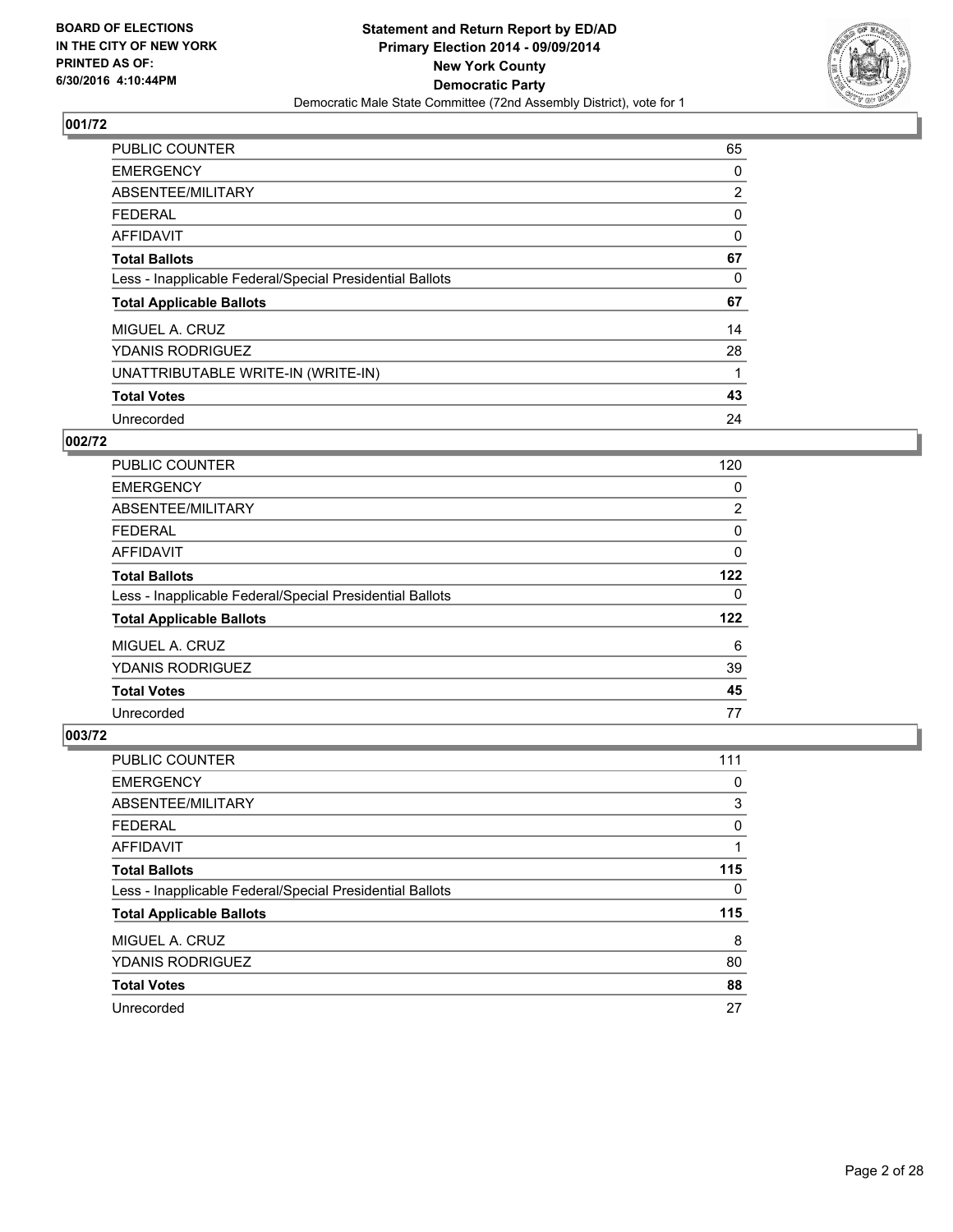

| PUBLIC COUNTER                                           | 138 |
|----------------------------------------------------------|-----|
| <b>EMERGENCY</b>                                         | 0   |
| ABSENTEE/MILITARY                                        | 9   |
| <b>FEDERAL</b>                                           | 0   |
| <b>AFFIDAVIT</b>                                         | 0   |
| <b>Total Ballots</b>                                     | 147 |
| Less - Inapplicable Federal/Special Presidential Ballots | 0   |
| <b>Total Applicable Ballots</b>                          | 147 |
| MIGUEL A. CRUZ                                           | 11  |
| <b>YDANIS RODRIGUEZ</b>                                  | 85  |
| <b>Total Votes</b>                                       | 96  |
| Unrecorded                                               | 51  |

#### **005/72**

| <b>PUBLIC COUNTER</b>                                    | 117 |
|----------------------------------------------------------|-----|
| <b>EMERGENCY</b>                                         | 0   |
| ABSENTEE/MILITARY                                        |     |
| <b>FEDERAL</b>                                           | 0   |
| AFFIDAVIT                                                |     |
| <b>Total Ballots</b>                                     | 119 |
| Less - Inapplicable Federal/Special Presidential Ballots | 0   |
| <b>Total Applicable Ballots</b>                          | 119 |
| MIGUEL A. CRUZ                                           | 11  |
| <b>YDANIS RODRIGUEZ</b>                                  | 66  |
| <b>Total Votes</b>                                       | 77  |
| Unrecorded                                               | 42  |
|                                                          |     |

| PUBLIC COUNTER                                           | 110            |
|----------------------------------------------------------|----------------|
| <b>EMERGENCY</b>                                         | 0              |
| ABSENTEE/MILITARY                                        | 0              |
| <b>FEDERAL</b>                                           | 0              |
| <b>AFFIDAVIT</b>                                         | $\overline{2}$ |
| <b>Total Ballots</b>                                     | 112            |
| Less - Inapplicable Federal/Special Presidential Ballots | 0              |
| <b>Total Applicable Ballots</b>                          | 112            |
| MIGUEL A. CRUZ                                           | 7              |
| <b>YDANIS RODRIGUEZ</b>                                  | 74             |
| <b>Total Votes</b>                                       | 81             |
| Unrecorded                                               | 31             |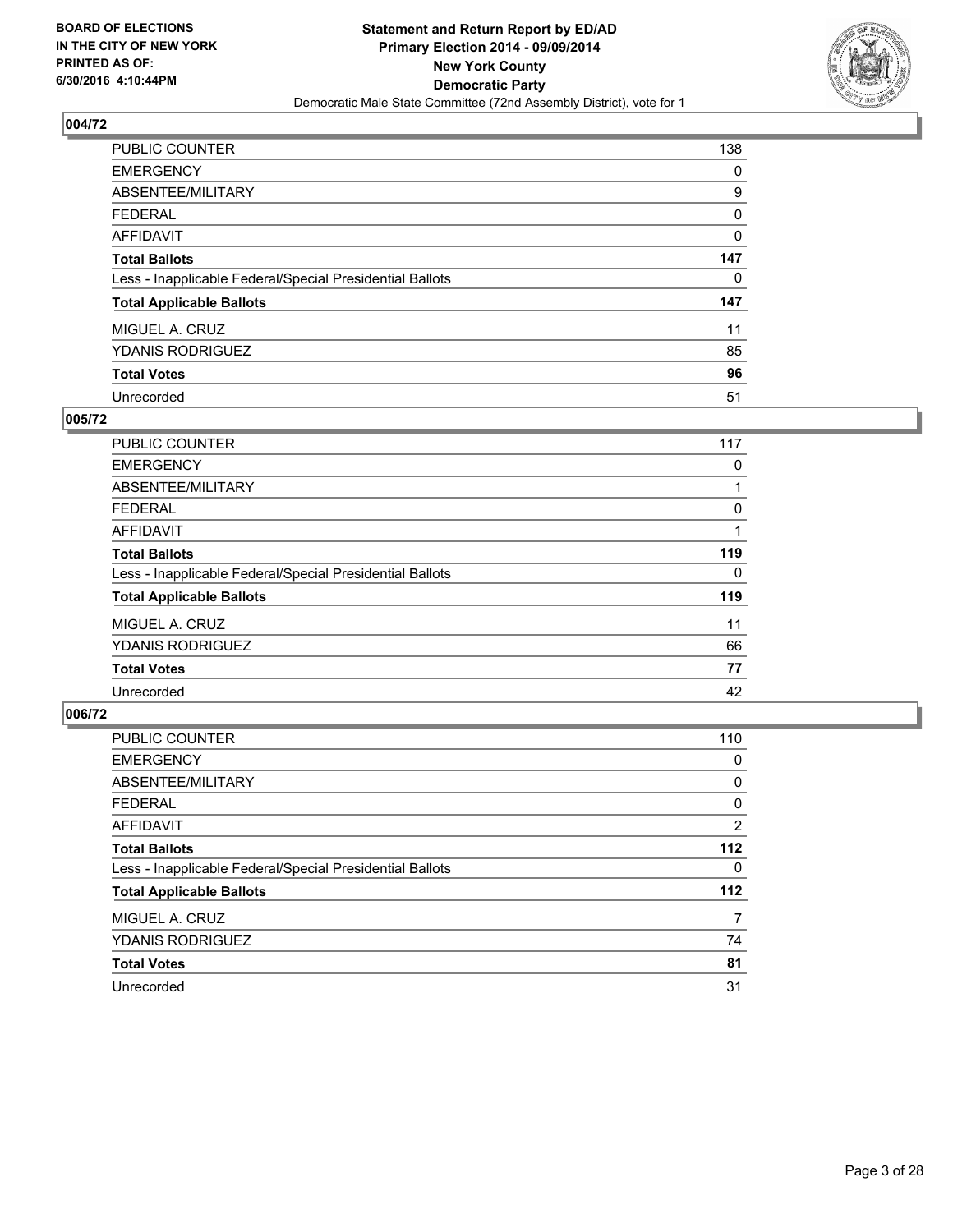

| PUBLIC COUNTER                                           | 105            |
|----------------------------------------------------------|----------------|
| <b>EMERGENCY</b>                                         | 0              |
| ABSENTEE/MILITARY                                        | $\overline{2}$ |
| <b>FEDERAL</b>                                           | 0              |
| <b>AFFIDAVIT</b>                                         | 0              |
| <b>Total Ballots</b>                                     | 107            |
| Less - Inapplicable Federal/Special Presidential Ballots | 0              |
| <b>Total Applicable Ballots</b>                          | 107            |
| MIGUEL A. CRUZ                                           | 14             |
| <b>YDANIS RODRIGUEZ</b>                                  | 48             |
| <b>Total Votes</b>                                       | 62             |
| Unrecorded                                               | 45             |

#### **008/72**

| <b>PUBLIC COUNTER</b>                                    | 97             |
|----------------------------------------------------------|----------------|
| <b>EMERGENCY</b>                                         | 0              |
| ABSENTEE/MILITARY                                        | $\overline{2}$ |
| <b>FEDERAL</b>                                           | 0              |
| <b>AFFIDAVIT</b>                                         | 0              |
| <b>Total Ballots</b>                                     | 99             |
| Less - Inapplicable Federal/Special Presidential Ballots | 0              |
| <b>Total Applicable Ballots</b>                          | 99             |
| MIGUEL A. CRUZ                                           | 8              |
| <b>YDANIS RODRIGUEZ</b>                                  | 65             |
| <b>Total Votes</b>                                       | 73             |
| Unrecorded                                               | 26             |

| <b>PUBLIC COUNTER</b>                                    | 140 |
|----------------------------------------------------------|-----|
| <b>EMERGENCY</b>                                         | 0   |
| ABSENTEE/MILITARY                                        | 0   |
| <b>FEDERAL</b>                                           | 0   |
| <b>AFFIDAVIT</b>                                         |     |
| <b>Total Ballots</b>                                     | 141 |
| Less - Inapplicable Federal/Special Presidential Ballots | 0   |
| <b>Total Applicable Ballots</b>                          | 141 |
| MIGUEL A. CRUZ                                           | 18  |
| <b>YDANIS RODRIGUEZ</b>                                  | 91  |
| UNATTRIBUTABLE WRITE-IN (WRITE-IN)                       |     |
| <b>Total Votes</b>                                       | 110 |
| Unrecorded                                               | 31  |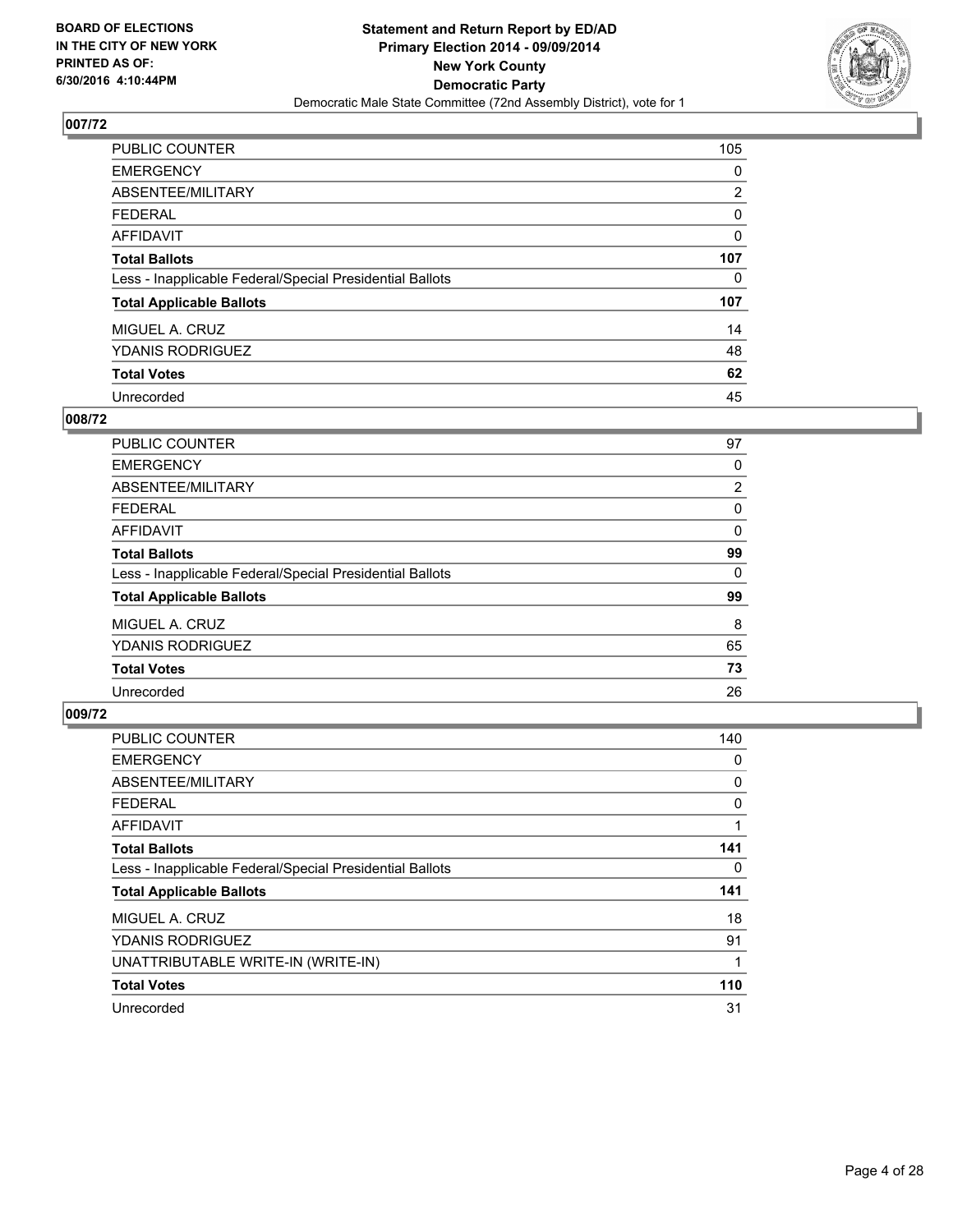

| PUBLIC COUNTER                                           | 110 |
|----------------------------------------------------------|-----|
| <b>EMERGENCY</b>                                         | 0   |
| ABSENTEE/MILITARY                                        | 0   |
| <b>FEDERAL</b>                                           | 0   |
| <b>AFFIDAVIT</b>                                         | 0   |
| <b>Total Ballots</b>                                     | 110 |
| Less - Inapplicable Federal/Special Presidential Ballots | 0   |
| <b>Total Applicable Ballots</b>                          | 110 |
| MIGUEL A. CRUZ                                           | 7   |
| <b>YDANIS RODRIGUEZ</b>                                  | 71  |
| <b>Total Votes</b>                                       | 78  |
| Unrecorded                                               | 32  |

#### **011/72**

| PUBLIC COUNTER                                           | 80             |
|----------------------------------------------------------|----------------|
| <b>EMERGENCY</b>                                         | 0              |
| ABSENTEE/MILITARY                                        | $\overline{2}$ |
| <b>FEDERAL</b>                                           | 0              |
| <b>AFFIDAVIT</b>                                         |                |
| <b>Total Ballots</b>                                     | 83             |
| Less - Inapplicable Federal/Special Presidential Ballots | 0              |
| <b>Total Applicable Ballots</b>                          | 83             |
| MIGUEL A. CRUZ                                           | 9              |
| <b>YDANIS RODRIGUEZ</b>                                  | 46             |
| <b>Total Votes</b>                                       | 55             |
| Unrecorded                                               | 28             |

| PUBLIC COUNTER                                           | 117               |
|----------------------------------------------------------|-------------------|
| <b>EMERGENCY</b>                                         | 0                 |
| ABSENTEE/MILITARY                                        |                   |
| <b>FEDERAL</b>                                           | 0                 |
| <b>AFFIDAVIT</b>                                         | 0                 |
| <b>Total Ballots</b>                                     | 118               |
| Less - Inapplicable Federal/Special Presidential Ballots | 0                 |
| <b>Total Applicable Ballots</b>                          | 118               |
| MIGUEL A. CRUZ                                           | $12 \overline{ }$ |
| <b>YDANIS RODRIGUEZ</b>                                  | 72                |
| <b>Total Votes</b>                                       | 84                |
| Unrecorded                                               | 34                |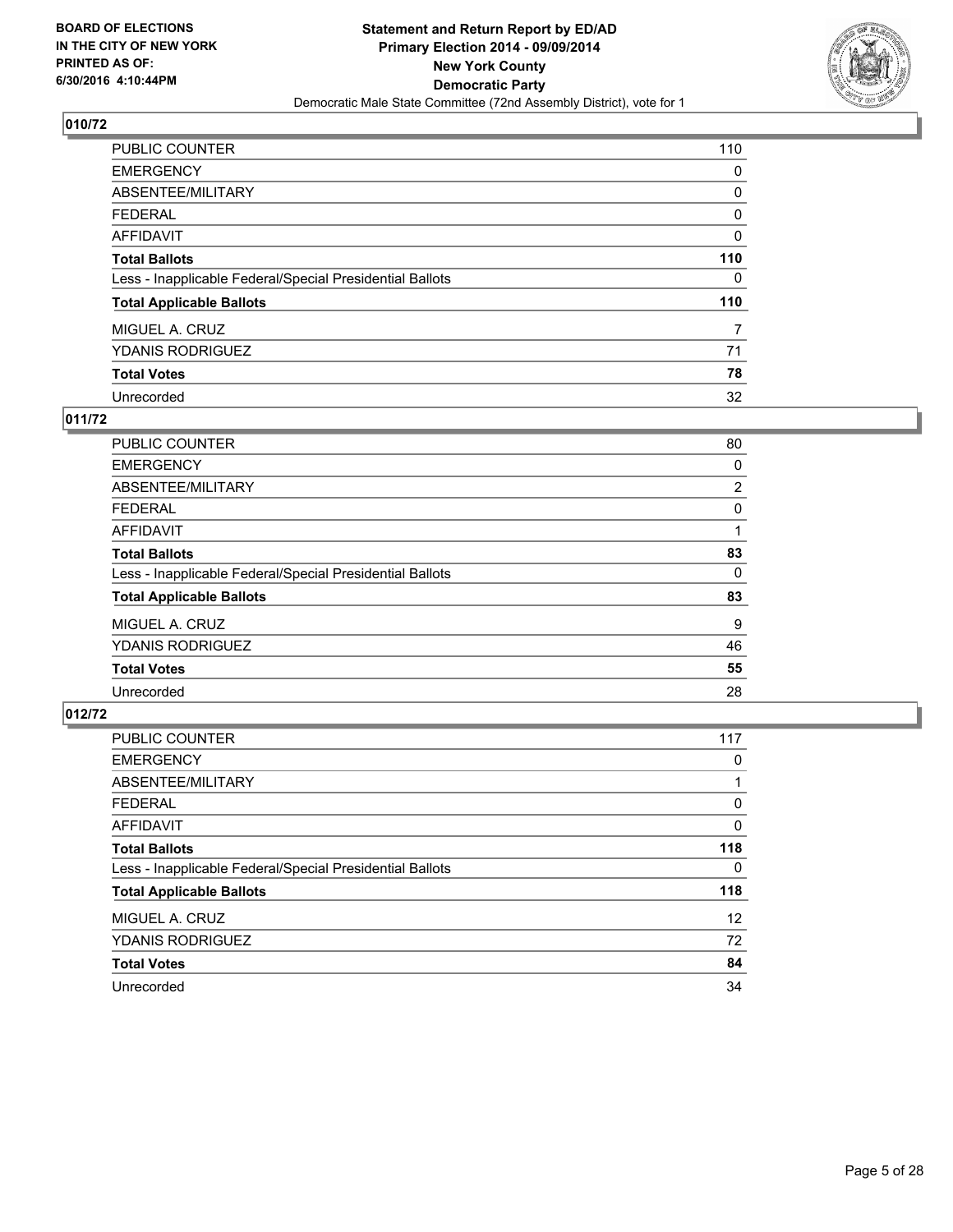

| PUBLIC COUNTER                                           | 85 |
|----------------------------------------------------------|----|
| <b>EMERGENCY</b>                                         | 0  |
| ABSENTEE/MILITARY                                        | 0  |
| <b>FEDERAL</b>                                           | 0  |
| <b>AFFIDAVIT</b>                                         | 0  |
| <b>Total Ballots</b>                                     | 85 |
| Less - Inapplicable Federal/Special Presidential Ballots | 0  |
| <b>Total Applicable Ballots</b>                          | 85 |
| MIGUEL A. CRUZ                                           | 10 |
| <b>YDANIS RODRIGUEZ</b>                                  | 52 |
| <b>Total Votes</b>                                       | 62 |
| Unrecorded                                               | 23 |

#### **014/72**

| <b>PUBLIC COUNTER</b>                                    | 160 |
|----------------------------------------------------------|-----|
| <b>EMERGENCY</b>                                         | 0   |
| ABSENTEE/MILITARY                                        | 0   |
| <b>FEDERAL</b>                                           | 0   |
| AFFIDAVIT                                                | 0   |
| <b>Total Ballots</b>                                     | 160 |
| Less - Inapplicable Federal/Special Presidential Ballots | 0   |
| <b>Total Applicable Ballots</b>                          | 160 |
| MIGUEL A. CRUZ                                           | 12  |
| <b>YDANIS RODRIGUEZ</b>                                  | 80  |
| UNATTRIBUTABLE WRITE-IN (WRITE-IN)                       | 1   |
| <b>Total Votes</b>                                       | 93  |
| Unrecorded                                               | 67  |

| <b>PUBLIC COUNTER</b>                                    | 107 |
|----------------------------------------------------------|-----|
| <b>EMERGENCY</b>                                         | 0   |
| ABSENTEE/MILITARY                                        | 3   |
| <b>FEDERAL</b>                                           | 0   |
| AFFIDAVIT                                                | 0   |
| <b>Total Ballots</b>                                     | 110 |
| Less - Inapplicable Federal/Special Presidential Ballots | 0   |
| <b>Total Applicable Ballots</b>                          | 110 |
| MIGUEL A. CRUZ                                           | 8   |
| <b>YDANIS RODRIGUEZ</b>                                  | 61  |
| <b>Total Votes</b>                                       | 69  |
| Unrecorded                                               | 41  |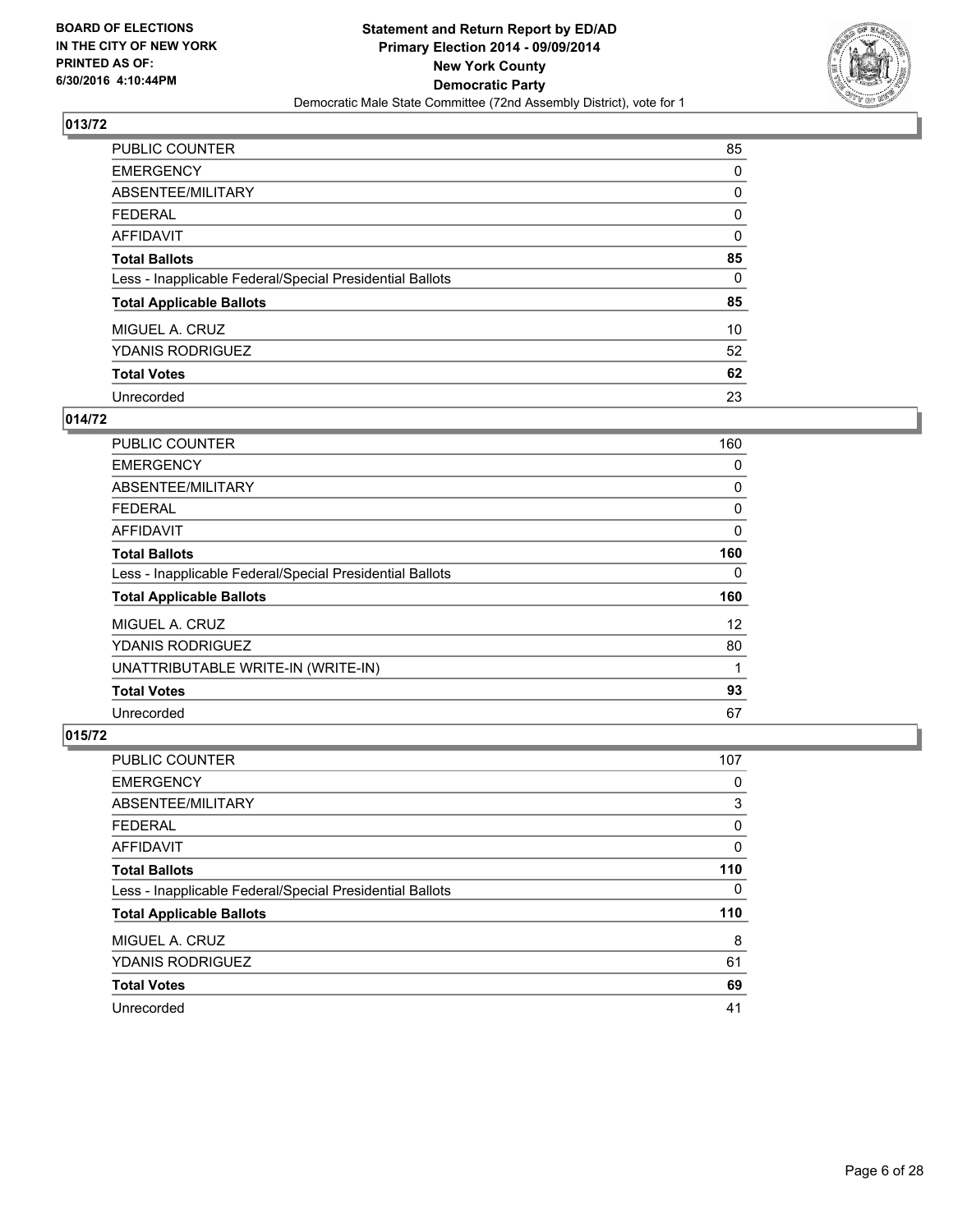

| PUBLIC COUNTER                                           | 112 |
|----------------------------------------------------------|-----|
| <b>EMERGENCY</b>                                         | 0   |
| ABSENTEE/MILITARY                                        | 0   |
| <b>FEDERAL</b>                                           | 0   |
| <b>AFFIDAVIT</b>                                         |     |
| <b>Total Ballots</b>                                     | 113 |
| Less - Inapplicable Federal/Special Presidential Ballots | 0   |
| <b>Total Applicable Ballots</b>                          | 113 |
| MIGUEL A. CRUZ                                           | 10  |
| <b>YDANIS RODRIGUEZ</b>                                  | 61  |
| <b>Total Votes</b>                                       | 71  |
| Unrecorded                                               | 42  |

#### **017/72**

| PUBLIC COUNTER                                           | 110            |
|----------------------------------------------------------|----------------|
| <b>EMERGENCY</b>                                         | 0              |
| ABSENTEE/MILITARY                                        | $\overline{2}$ |
| FEDERAL                                                  | 0              |
| <b>AFFIDAVIT</b>                                         | 2              |
| <b>Total Ballots</b>                                     | 114            |
| Less - Inapplicable Federal/Special Presidential Ballots | 0              |
| <b>Total Applicable Ballots</b>                          | 114            |
| MIGUEL A. CRUZ                                           | 12             |
| <b>YDANIS RODRIGUEZ</b>                                  | 67             |
| <b>Total Votes</b>                                       | 79             |
| Unrecorded                                               | 35             |

| PUBLIC COUNTER                                           | 91 |
|----------------------------------------------------------|----|
| <b>EMERGENCY</b>                                         | 0  |
| ABSENTEE/MILITARY                                        |    |
| <b>FEDERAL</b>                                           | 0  |
| AFFIDAVIT                                                | 3  |
| <b>Total Ballots</b>                                     | 95 |
| Less - Inapplicable Federal/Special Presidential Ballots | 0  |
| <b>Total Applicable Ballots</b>                          | 95 |
| MIGUEL A. CRUZ                                           | 9  |
| <b>YDANIS RODRIGUEZ</b>                                  | 52 |
| <b>Total Votes</b>                                       | 61 |
| Unrecorded                                               | 34 |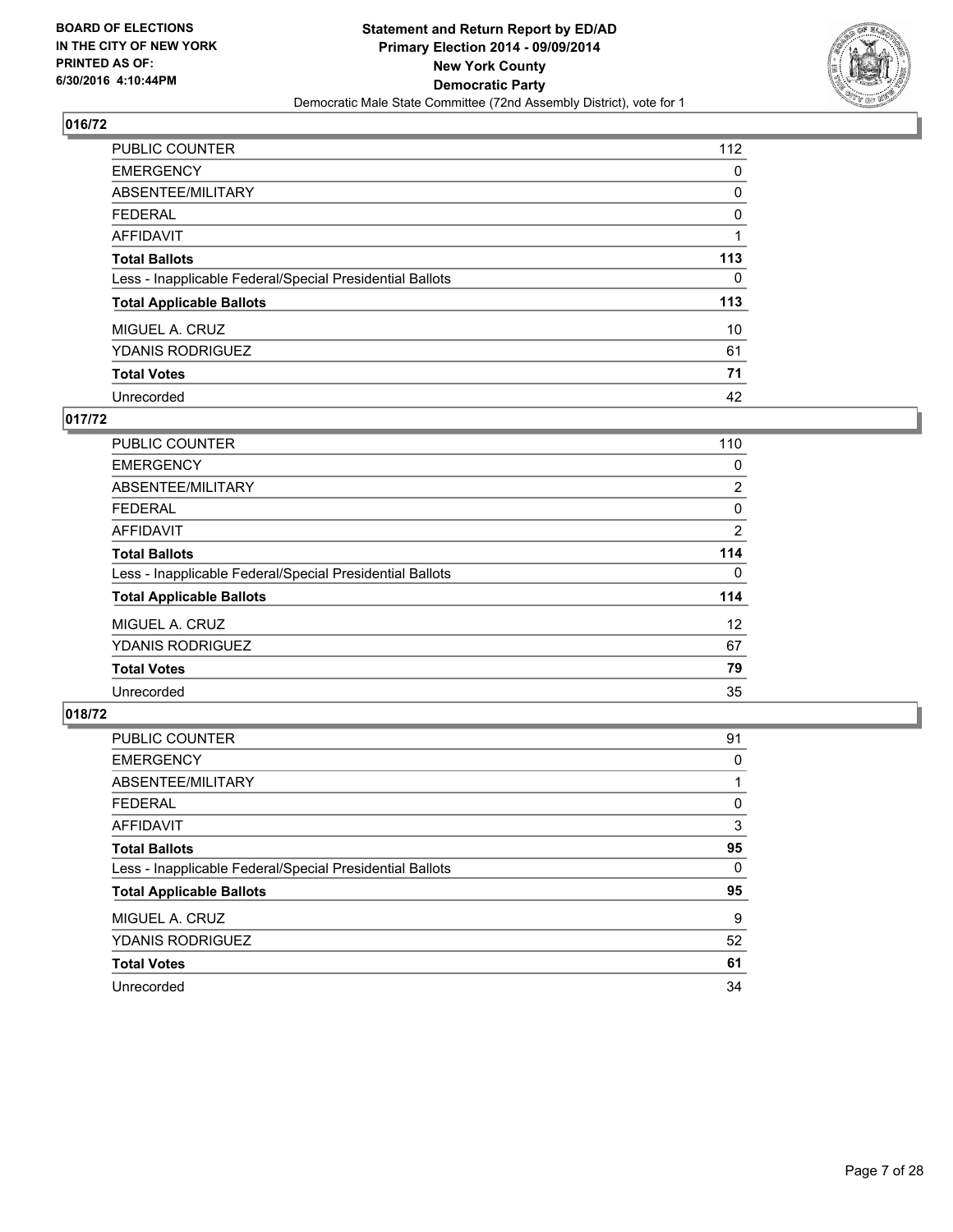

| PUBLIC COUNTER                                           | 93 |
|----------------------------------------------------------|----|
| <b>EMERGENCY</b>                                         | 0  |
| ABSENTEE/MILITARY                                        | 2  |
| <b>FEDERAL</b>                                           | 0  |
| <b>AFFIDAVIT</b>                                         | 0  |
| <b>Total Ballots</b>                                     | 95 |
| Less - Inapplicable Federal/Special Presidential Ballots | 0  |
| <b>Total Applicable Ballots</b>                          | 95 |
| MIGUEL A. CRUZ                                           | 16 |
| <b>YDANIS RODRIGUEZ</b>                                  | 52 |
| <b>Total Votes</b>                                       | 68 |
| Unrecorded                                               | 27 |

#### **020/72**

| PUBLIC COUNTER                                           | 104 |
|----------------------------------------------------------|-----|
| <b>EMERGENCY</b>                                         | 0   |
| ABSENTEE/MILITARY                                        | 0   |
| FEDERAL                                                  | 0   |
| AFFIDAVIT                                                | 0   |
| <b>Total Ballots</b>                                     | 104 |
| Less - Inapplicable Federal/Special Presidential Ballots | 0   |
| <b>Total Applicable Ballots</b>                          | 104 |
| MIGUEL A. CRUZ                                           | 9   |
| <b>YDANIS RODRIGUEZ</b>                                  | 77  |
| <b>Total Votes</b>                                       | 86  |
| Unrecorded                                               | 18  |

| PUBLIC COUNTER                                           | 118            |
|----------------------------------------------------------|----------------|
| <b>EMERGENCY</b>                                         | 0              |
| ABSENTEE/MILITARY                                        |                |
| <b>FEDERAL</b>                                           | 0              |
| <b>AFFIDAVIT</b>                                         | $\overline{2}$ |
| <b>Total Ballots</b>                                     | 121            |
| Less - Inapplicable Federal/Special Presidential Ballots | 0              |
| <b>Total Applicable Ballots</b>                          | 121            |
| MIGUEL A. CRUZ                                           | 10             |
| <b>YDANIS RODRIGUEZ</b>                                  | 63             |
| <b>Total Votes</b>                                       | 73             |
| Unrecorded                                               | 48             |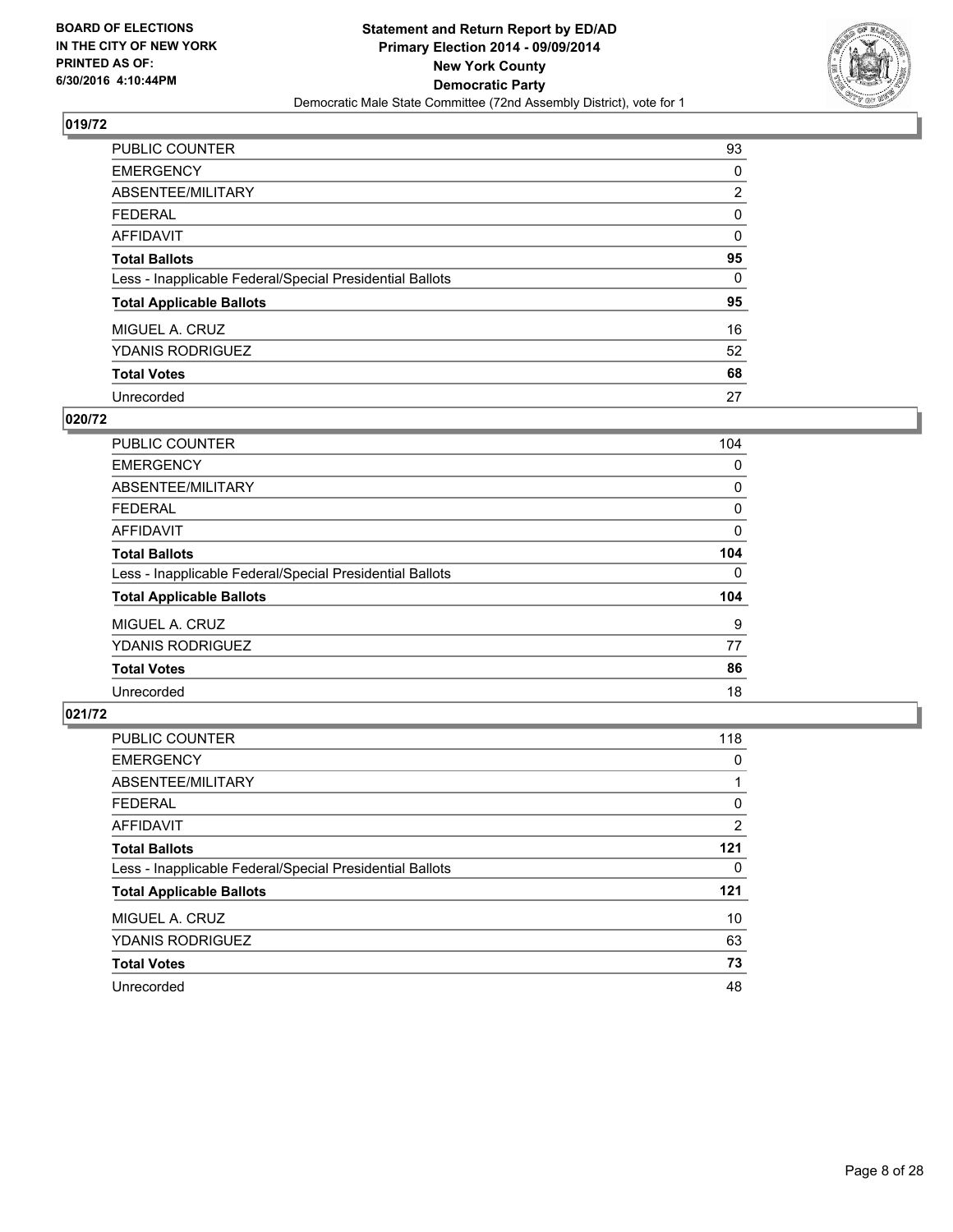

| PUBLIC COUNTER                                           | 85 |
|----------------------------------------------------------|----|
| <b>EMERGENCY</b>                                         | 0  |
| ABSENTEE/MILITARY                                        |    |
| <b>FEDERAL</b>                                           | 0  |
| <b>AFFIDAVIT</b>                                         | 0  |
| <b>Total Ballots</b>                                     | 86 |
| Less - Inapplicable Federal/Special Presidential Ballots | 0  |
| <b>Total Applicable Ballots</b>                          | 86 |
| MIGUEL A. CRUZ                                           | 6  |
| <b>YDANIS RODRIGUEZ</b>                                  | 48 |
| <b>Total Votes</b>                                       | 54 |
| Unrecorded                                               | 32 |

#### **023/72**

| PUBLIC COUNTER                                           | 62 |
|----------------------------------------------------------|----|
| <b>EMERGENCY</b>                                         | 0  |
| ABSENTEE/MILITARY                                        | 0  |
| <b>FEDERAL</b>                                           | 0  |
| <b>AFFIDAVIT</b>                                         | 0  |
| <b>Total Ballots</b>                                     | 62 |
| Less - Inapplicable Federal/Special Presidential Ballots | 0  |
| <b>Total Applicable Ballots</b>                          | 62 |
| MIGUEL A. CRUZ                                           | 5  |
| <b>YDANIS RODRIGUEZ</b>                                  | 34 |
| <b>Total Votes</b>                                       | 39 |
| Unrecorded                                               | 23 |
|                                                          |    |

| PUBLIC COUNTER                                           | 115 |
|----------------------------------------------------------|-----|
| <b>EMERGENCY</b>                                         | 0   |
| ABSENTEE/MILITARY                                        | 0   |
| <b>FEDERAL</b>                                           | 0   |
| <b>AFFIDAVIT</b>                                         | 0   |
| <b>Total Ballots</b>                                     | 115 |
| Less - Inapplicable Federal/Special Presidential Ballots | 0   |
| <b>Total Applicable Ballots</b>                          | 115 |
| MIGUEL A. CRUZ                                           | 11  |
| <b>YDANIS RODRIGUEZ</b>                                  | 70  |
| <b>Total Votes</b>                                       | 81  |
| Unrecorded                                               | 34  |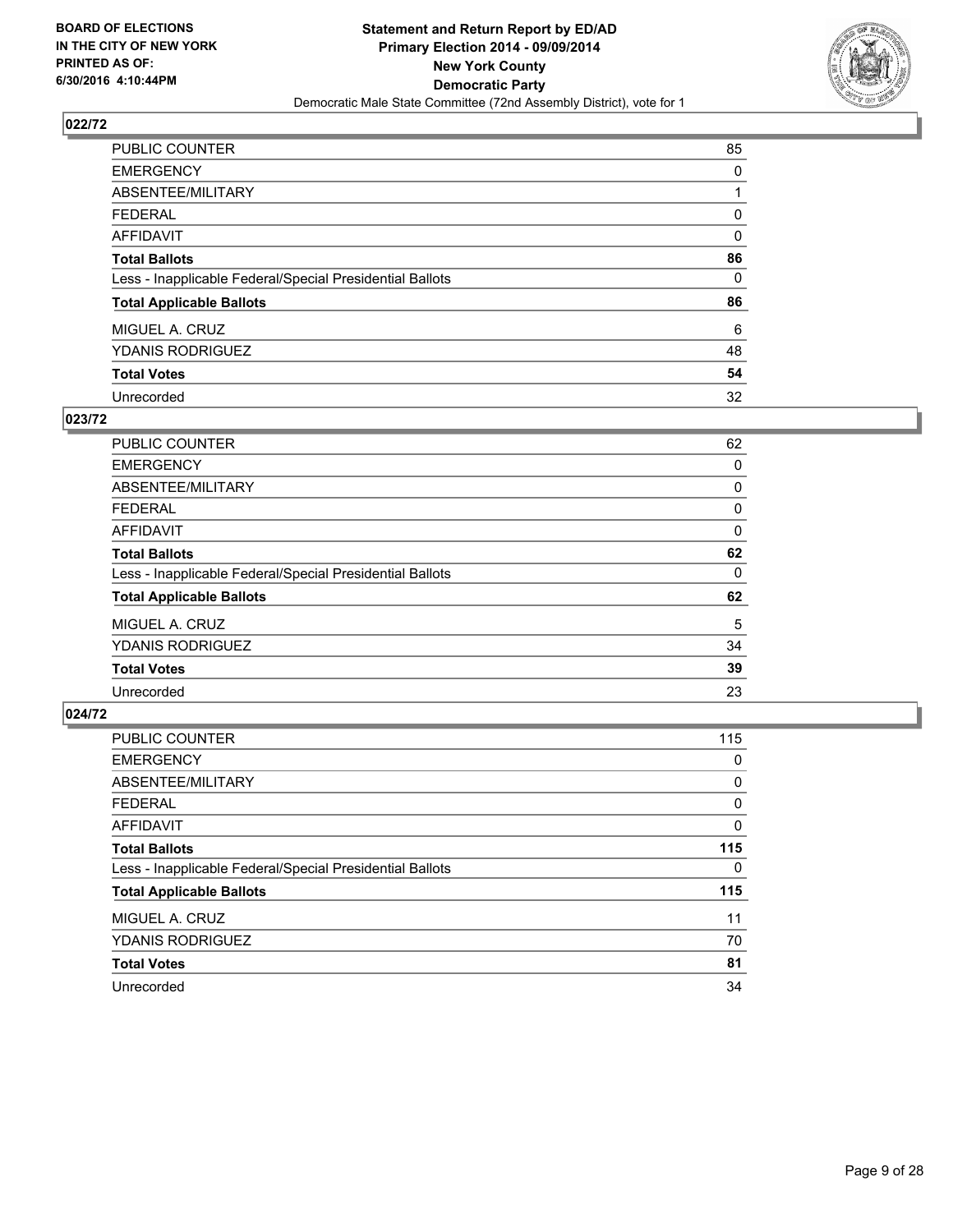

| PUBLIC COUNTER                                           | 95              |
|----------------------------------------------------------|-----------------|
| <b>EMERGENCY</b>                                         | 0               |
| ABSENTEE/MILITARY                                        | 0               |
| <b>FEDERAL</b>                                           | 0               |
| <b>AFFIDAVIT</b>                                         | 3               |
| <b>Total Ballots</b>                                     | 98              |
| Less - Inapplicable Federal/Special Presidential Ballots | 0               |
| <b>Total Applicable Ballots</b>                          | 98              |
| MIGUEL A. CRUZ                                           | 12 <sup>2</sup> |
| <b>YDANIS RODRIGUEZ</b>                                  | 60              |
| <b>Total Votes</b>                                       | 72              |
| Unrecorded                                               | 26              |

#### **026/72**

| PUBLIC COUNTER                                           | 84 |
|----------------------------------------------------------|----|
| <b>EMERGENCY</b>                                         | 0  |
| ABSENTEE/MILITARY                                        | 0  |
| FEDERAL                                                  | 0  |
| <b>AFFIDAVIT</b>                                         |    |
| <b>Total Ballots</b>                                     | 85 |
| Less - Inapplicable Federal/Special Presidential Ballots | 0  |
| <b>Total Applicable Ballots</b>                          | 85 |
| MIGUEL A. CRUZ                                           | 8  |
| <b>YDANIS RODRIGUEZ</b>                                  | 54 |
| <b>Total Votes</b>                                       | 62 |
| Unrecorded                                               | 23 |

| PUBLIC COUNTER                                           | 80 |
|----------------------------------------------------------|----|
| <b>EMERGENCY</b>                                         | 0  |
| ABSENTEE/MILITARY                                        |    |
| <b>FEDERAL</b>                                           | 0  |
| <b>AFFIDAVIT</b>                                         | 3  |
| <b>Total Ballots</b>                                     | 84 |
| Less - Inapplicable Federal/Special Presidential Ballots | 0  |
| <b>Total Applicable Ballots</b>                          | 84 |
| MIGUEL A. CRUZ                                           | 2  |
| <b>YDANIS RODRIGUEZ</b>                                  | 58 |
| <b>Total Votes</b>                                       | 60 |
| Unrecorded                                               | 24 |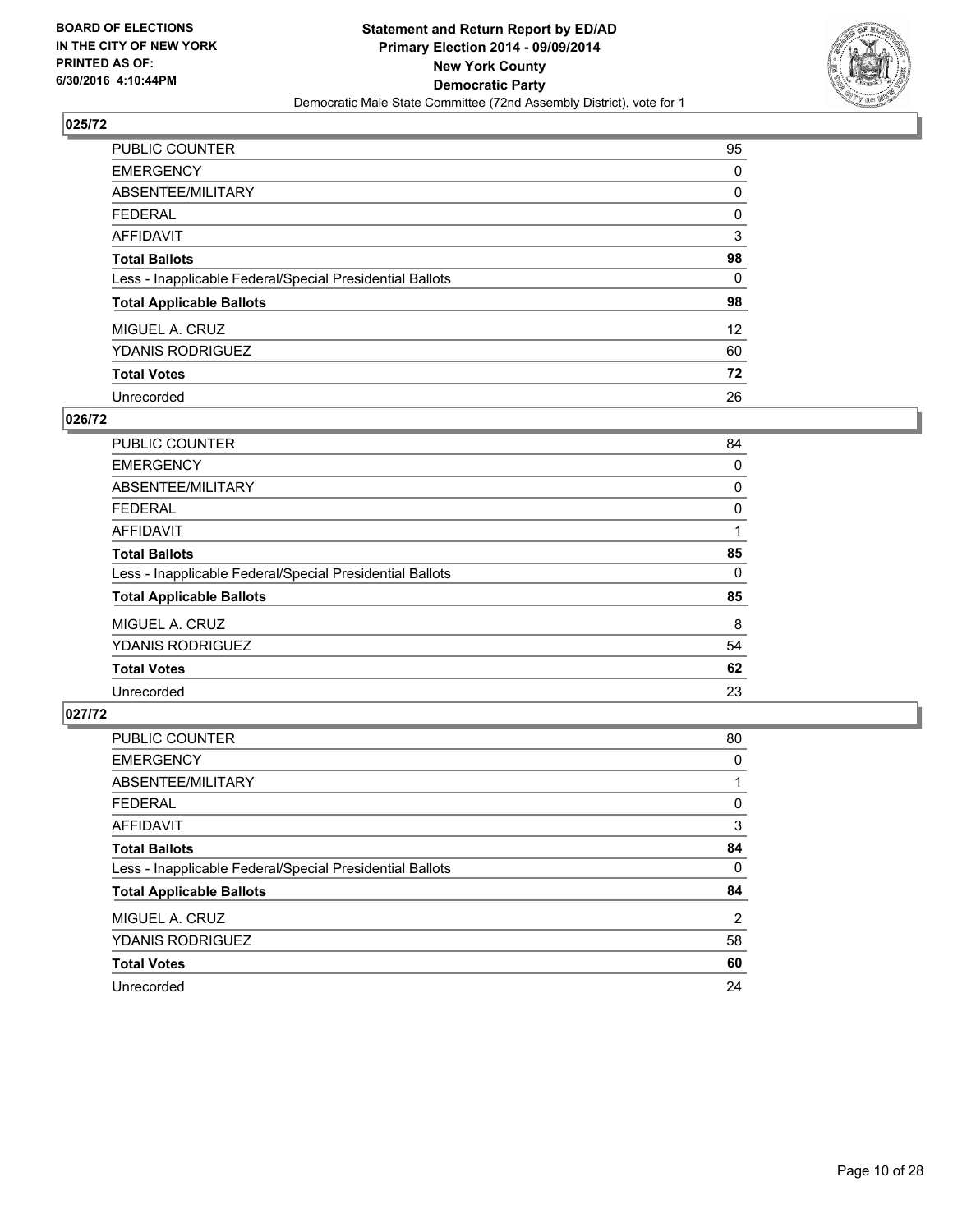

| PUBLIC COUNTER                                           | 130 |
|----------------------------------------------------------|-----|
| <b>EMERGENCY</b>                                         | 0   |
| ABSENTEE/MILITARY                                        | 0   |
| <b>FEDERAL</b>                                           | 0   |
| AFFIDAVIT                                                |     |
| <b>Total Ballots</b>                                     | 131 |
| Less - Inapplicable Federal/Special Presidential Ballots | 0   |
| <b>Total Applicable Ballots</b>                          | 131 |
| MIGUEL A. CRUZ                                           | 13  |
| <b>YDANIS RODRIGUEZ</b>                                  | 74  |
| <b>Total Votes</b>                                       | 87  |
| Unrecorded                                               | 44  |

#### **029/72**

| <b>PUBLIC COUNTER</b>                                    | 117            |
|----------------------------------------------------------|----------------|
| <b>EMERGENCY</b>                                         | 0              |
| ABSENTEE/MILITARY                                        | 0              |
| <b>FEDERAL</b>                                           | 0              |
| AFFIDAVIT                                                | $\overline{2}$ |
| <b>Total Ballots</b>                                     | 119            |
| Less - Inapplicable Federal/Special Presidential Ballots | 0              |
| <b>Total Applicable Ballots</b>                          | 119            |
| MIGUEL A. CRUZ                                           | 8              |
| <b>YDANIS RODRIGUEZ</b>                                  | 80             |
| ADAM LEDERER (WRITE-IN)                                  | 1              |
| <b>Total Votes</b>                                       | 89             |
| Unrecorded                                               | 30             |

| <b>PUBLIC COUNTER</b>                                    | 108 |
|----------------------------------------------------------|-----|
| <b>EMERGENCY</b>                                         | 0   |
| ABSENTEE/MILITARY                                        | 2   |
| FEDERAL                                                  | 0   |
| AFFIDAVIT                                                | 0   |
| <b>Total Ballots</b>                                     | 110 |
| Less - Inapplicable Federal/Special Presidential Ballots | 0   |
| <b>Total Applicable Ballots</b>                          | 110 |
| MIGUEL A. CRUZ                                           | 9   |
| <b>YDANIS RODRIGUEZ</b>                                  | 71  |
| <b>Total Votes</b>                                       | 80  |
| Unrecorded                                               | 30  |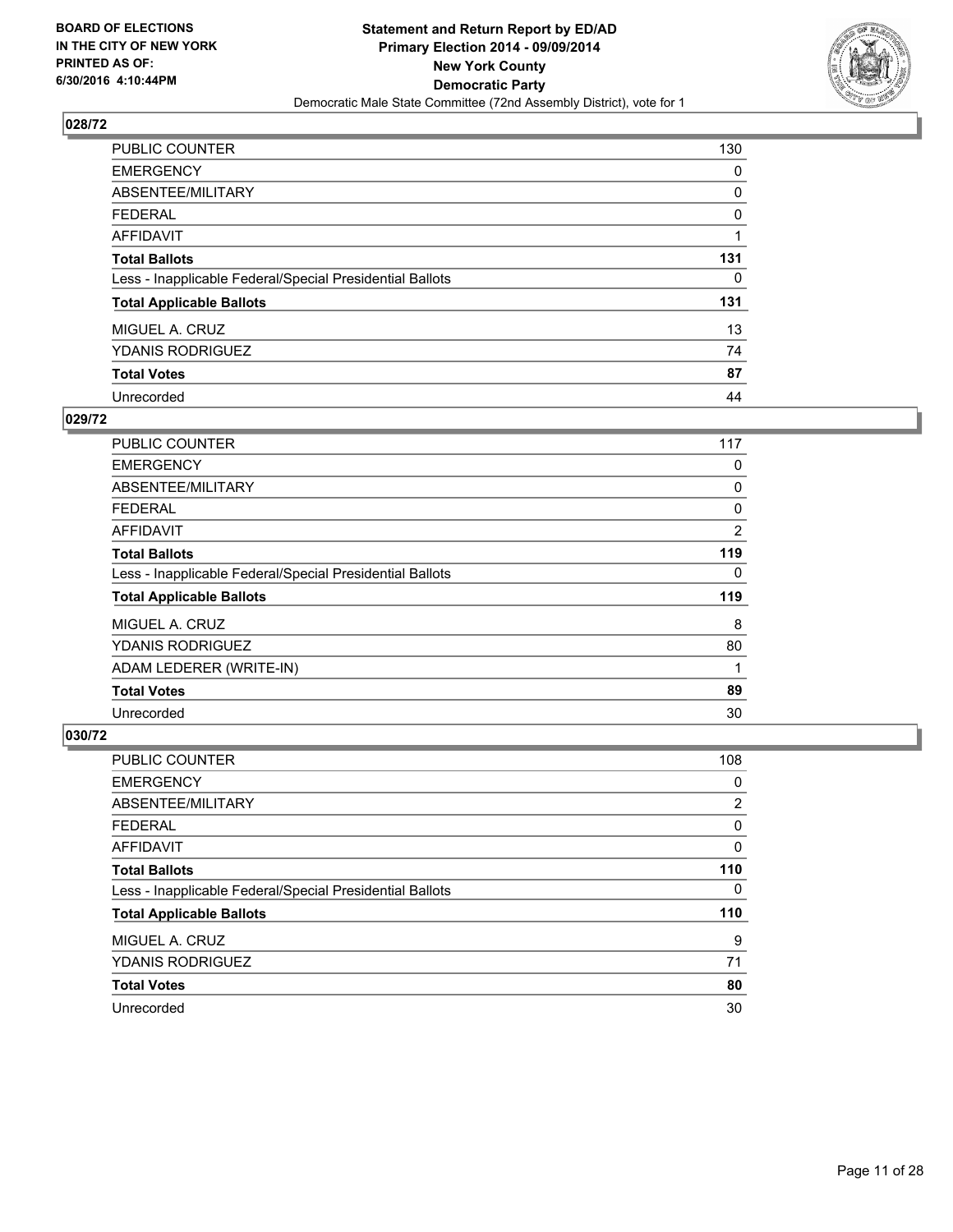

| <b>PUBLIC COUNTER</b>                                    | 138 |
|----------------------------------------------------------|-----|
| <b>EMERGENCY</b>                                         | 0   |
| ABSENTEE/MILITARY                                        |     |
| <b>FEDERAL</b>                                           | 0   |
| <b>AFFIDAVIT</b>                                         | 3   |
| <b>Total Ballots</b>                                     | 142 |
| Less - Inapplicable Federal/Special Presidential Ballots | 0   |
| <b>Total Applicable Ballots</b>                          | 142 |
| MIGUEL A. CRUZ                                           | 22  |
| <b>YDANIS RODRIGUEZ</b>                                  | 91  |
| UNATTRIBUTABLE WRITE-IN (WRITE-IN)                       | 1   |
| <b>Total Votes</b>                                       | 114 |
| Unrecorded                                               | 28  |

#### **032/72**

| <b>PUBLIC COUNTER</b>                                    | 136 |
|----------------------------------------------------------|-----|
| <b>EMERGENCY</b>                                         | 0   |
| ABSENTEE/MILITARY                                        |     |
| <b>FEDERAL</b>                                           | 0   |
| AFFIDAVIT                                                |     |
| <b>Total Ballots</b>                                     | 138 |
| Less - Inapplicable Federal/Special Presidential Ballots | 0   |
| <b>Total Applicable Ballots</b>                          | 138 |
| MIGUEL A. CRUZ                                           | 9   |
| <b>YDANIS RODRIGUEZ</b>                                  | 79  |
| <b>Total Votes</b>                                       | 88  |
| Unrecorded                                               | 50  |

| PUBLIC COUNTER                                           | 97 |
|----------------------------------------------------------|----|
| <b>EMERGENCY</b>                                         | 0  |
| ABSENTEE/MILITARY                                        |    |
| <b>FEDERAL</b>                                           | 0  |
| AFFIDAVIT                                                | 0  |
| <b>Total Ballots</b>                                     | 98 |
| Less - Inapplicable Federal/Special Presidential Ballots | 0  |
| <b>Total Applicable Ballots</b>                          | 98 |
| MIGUEL A. CRUZ                                           | 13 |
| <b>YDANIS RODRIGUEZ</b>                                  | 60 |
| <b>Total Votes</b>                                       | 73 |
| Unrecorded                                               | 25 |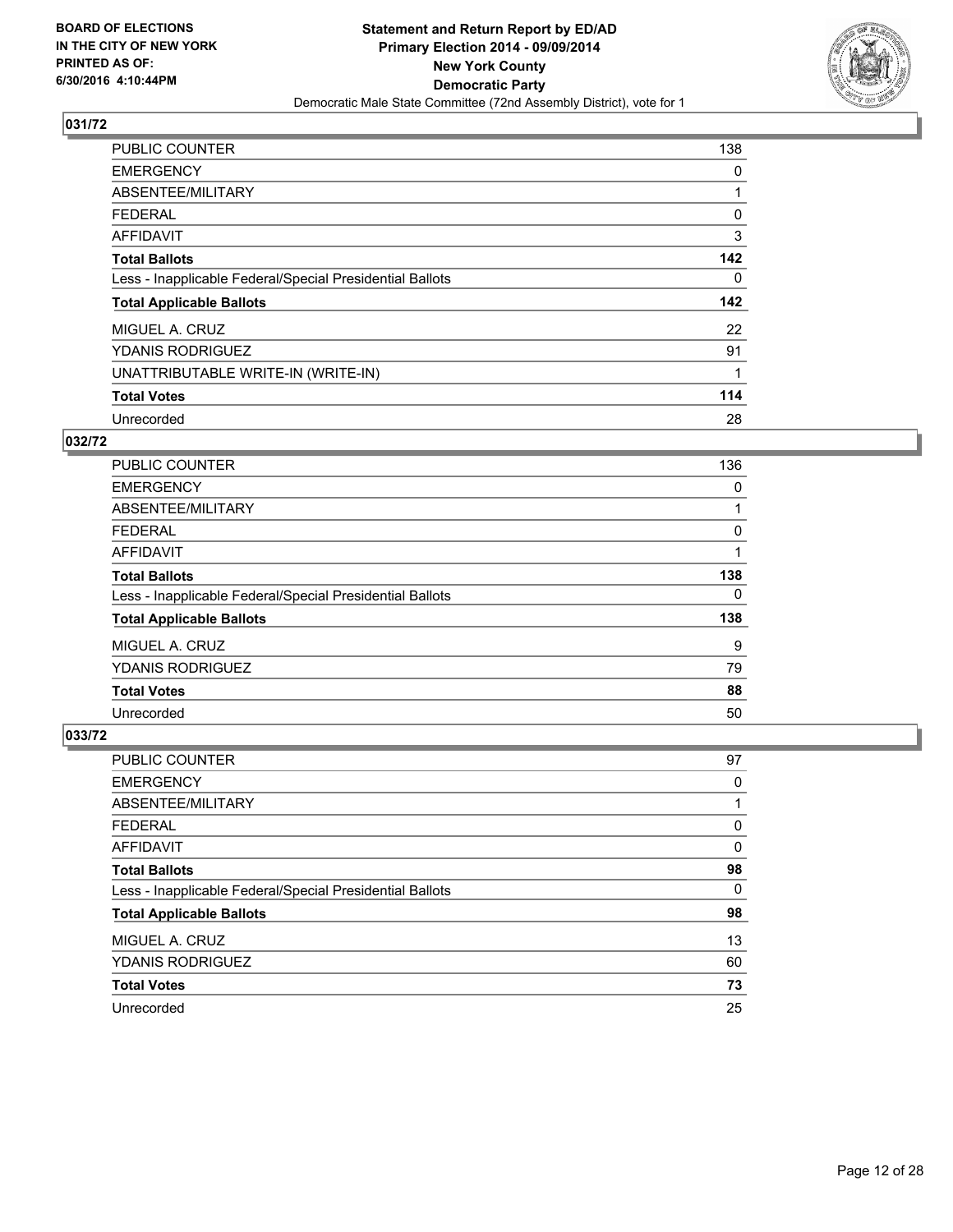

| PUBLIC COUNTER                                           | 109 |
|----------------------------------------------------------|-----|
| <b>EMERGENCY</b>                                         | 0   |
| ABSENTEE/MILITARY                                        | 3   |
| <b>FEDERAL</b>                                           | 0   |
| <b>AFFIDAVIT</b>                                         | 0   |
| <b>Total Ballots</b>                                     | 112 |
| Less - Inapplicable Federal/Special Presidential Ballots | 0   |
| <b>Total Applicable Ballots</b>                          | 112 |
| MIGUEL A. CRUZ                                           | 15  |
| <b>YDANIS RODRIGUEZ</b>                                  | 72  |
| <b>Total Votes</b>                                       | 87  |
| Unrecorded                                               | 25  |

#### **035/72**

| PUBLIC COUNTER                                           | 117 |
|----------------------------------------------------------|-----|
| <b>EMERGENCY</b>                                         | 0   |
| ABSENTEE/MILITARY                                        | 0   |
| FEDERAL                                                  | 0   |
| <b>AFFIDAVIT</b>                                         | 0   |
| <b>Total Ballots</b>                                     | 117 |
| Less - Inapplicable Federal/Special Presidential Ballots | 0   |
| <b>Total Applicable Ballots</b>                          | 117 |
| MIGUEL A. CRUZ                                           | 8   |
| <b>YDANIS RODRIGUEZ</b>                                  | 75  |
| <b>Total Votes</b>                                       | 83  |
| Unrecorded                                               | 34  |

| PUBLIC COUNTER                                           | 107 |
|----------------------------------------------------------|-----|
| <b>EMERGENCY</b>                                         | 0   |
| ABSENTEE/MILITARY                                        | 3   |
| <b>FEDERAL</b>                                           | 0   |
| <b>AFFIDAVIT</b>                                         | 0   |
| <b>Total Ballots</b>                                     | 110 |
| Less - Inapplicable Federal/Special Presidential Ballots | 0   |
| <b>Total Applicable Ballots</b>                          | 110 |
| MIGUEL A. CRUZ                                           | 7   |
| <b>YDANIS RODRIGUEZ</b>                                  | 64  |
| JOHN B. MURTAGH (WRITE-IN)                               |     |
| <b>Total Votes</b>                                       | 72  |
| Unrecorded                                               | 38  |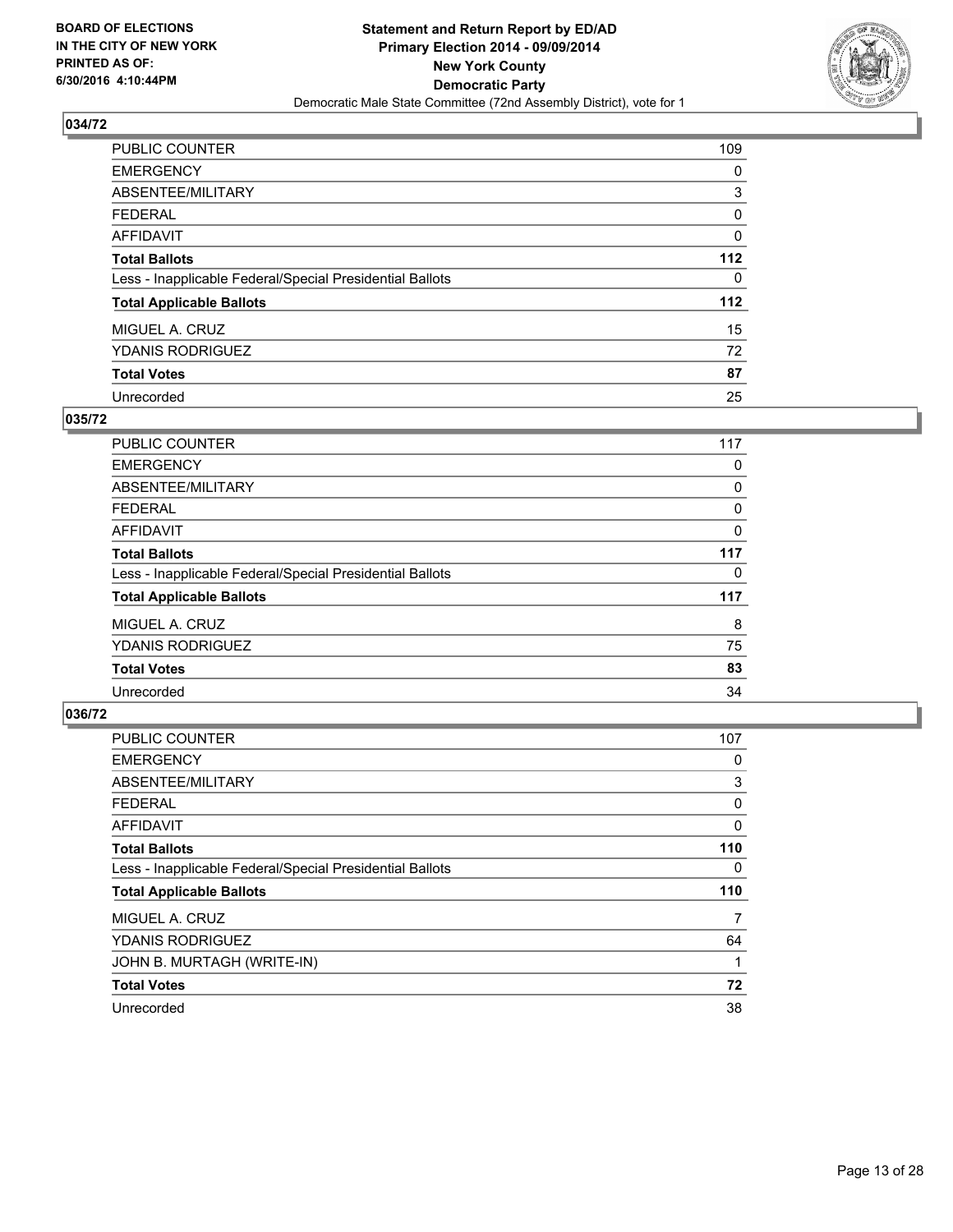

| PUBLIC COUNTER                                           | 54 |
|----------------------------------------------------------|----|
| <b>EMERGENCY</b>                                         | 0  |
| ABSENTEE/MILITARY                                        | 0  |
| <b>FEDERAL</b>                                           | 0  |
| AFFIDAVIT                                                | 0  |
| <b>Total Ballots</b>                                     | 54 |
| Less - Inapplicable Federal/Special Presidential Ballots | 0  |
| <b>Total Applicable Ballots</b>                          | 54 |
| MIGUEL A. CRUZ                                           | 7  |
| <b>YDANIS RODRIGUEZ</b>                                  | 30 |
| <b>Total Votes</b>                                       | 37 |
| Unrecorded                                               | 17 |

#### **038/72**

| PUBLIC COUNTER                                           | 58 |
|----------------------------------------------------------|----|
| <b>EMERGENCY</b>                                         | 0  |
| ABSENTEE/MILITARY                                        | 3  |
| <b>FEDERAL</b>                                           | 0  |
| AFFIDAVIT                                                |    |
| <b>Total Ballots</b>                                     | 62 |
| Less - Inapplicable Federal/Special Presidential Ballots | 0  |
| <b>Total Applicable Ballots</b>                          | 62 |
| MIGUEL A. CRUZ                                           | 7  |
| <b>YDANIS RODRIGUEZ</b>                                  | 35 |
| <b>Total Votes</b>                                       | 42 |
| Unrecorded                                               | 20 |
|                                                          |    |

| PUBLIC COUNTER                                           | 154 |
|----------------------------------------------------------|-----|
| <b>EMERGENCY</b>                                         | 0   |
| ABSENTEE/MILITARY                                        |     |
| <b>FEDERAL</b>                                           | 0   |
| <b>AFFIDAVIT</b>                                         | 0   |
| <b>Total Ballots</b>                                     | 155 |
| Less - Inapplicable Federal/Special Presidential Ballots | 0   |
| <b>Total Applicable Ballots</b>                          | 155 |
| MIGUEL A. CRUZ                                           | 21  |
| <b>YDANIS RODRIGUEZ</b>                                  | 97  |
| <b>Total Votes</b>                                       | 118 |
| Unrecorded                                               | 37  |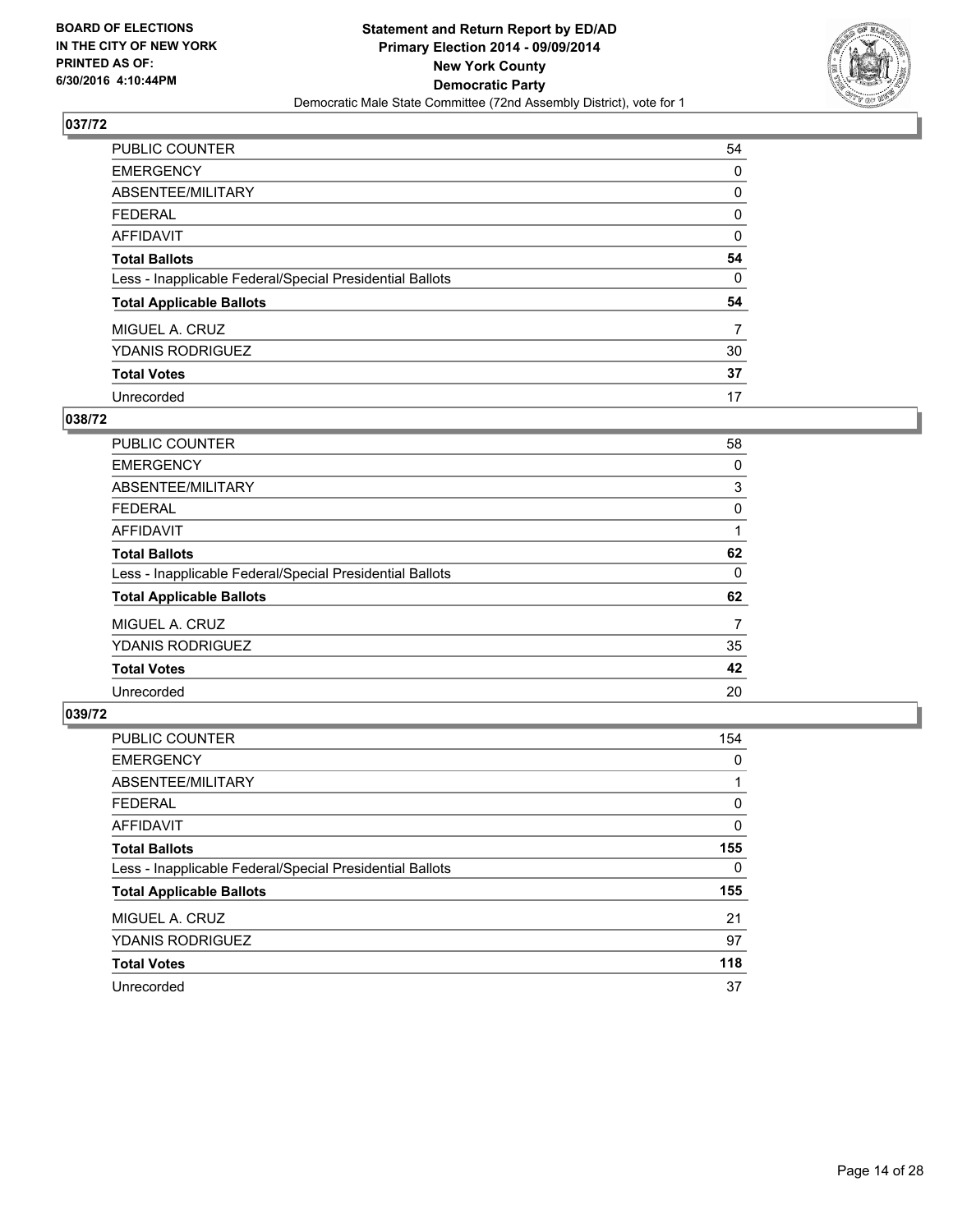

| PUBLIC COUNTER                                           | 69 |
|----------------------------------------------------------|----|
| <b>EMERGENCY</b>                                         | 0  |
| ABSENTEE/MILITARY                                        | 2  |
| <b>FEDERAL</b>                                           | 0  |
| <b>AFFIDAVIT</b>                                         | 0  |
| <b>Total Ballots</b>                                     | 71 |
| Less - Inapplicable Federal/Special Presidential Ballots | 0  |
| <b>Total Applicable Ballots</b>                          | 71 |
| MIGUEL A. CRUZ                                           | 13 |
| <b>YDANIS RODRIGUEZ</b>                                  | 49 |
| <b>Total Votes</b>                                       | 62 |
| Unrecorded                                               | 9  |

#### **041/72**

| <b>PUBLIC COUNTER</b>                                    | 179 |
|----------------------------------------------------------|-----|
| <b>EMERGENCY</b>                                         | 0   |
| ABSENTEE/MILITARY                                        | 3   |
| FEDERAL                                                  | 0   |
| AFFIDAVIT                                                | 2   |
| <b>Total Ballots</b>                                     | 184 |
| Less - Inapplicable Federal/Special Presidential Ballots | 0   |
| <b>Total Applicable Ballots</b>                          | 184 |
| MIGUEL A. CRUZ                                           | 30  |
| YDANIS RODRIGUEZ                                         | 111 |
| <b>Total Votes</b>                                       | 141 |
| Unrecorded                                               | 43  |

| PUBLIC COUNTER                                           | 143 |
|----------------------------------------------------------|-----|
| <b>EMERGENCY</b>                                         | 0   |
| ABSENTEE/MILITARY                                        |     |
| <b>FEDERAL</b>                                           | 0   |
| <b>AFFIDAVIT</b>                                         |     |
| <b>Total Ballots</b>                                     | 145 |
| Less - Inapplicable Federal/Special Presidential Ballots | 0   |
| <b>Total Applicable Ballots</b>                          | 145 |
| MIGUEL A. CRUZ                                           | 19  |
| <b>YDANIS RODRIGUEZ</b>                                  | 87  |
| <b>Total Votes</b>                                       | 106 |
| Unrecorded                                               | 39  |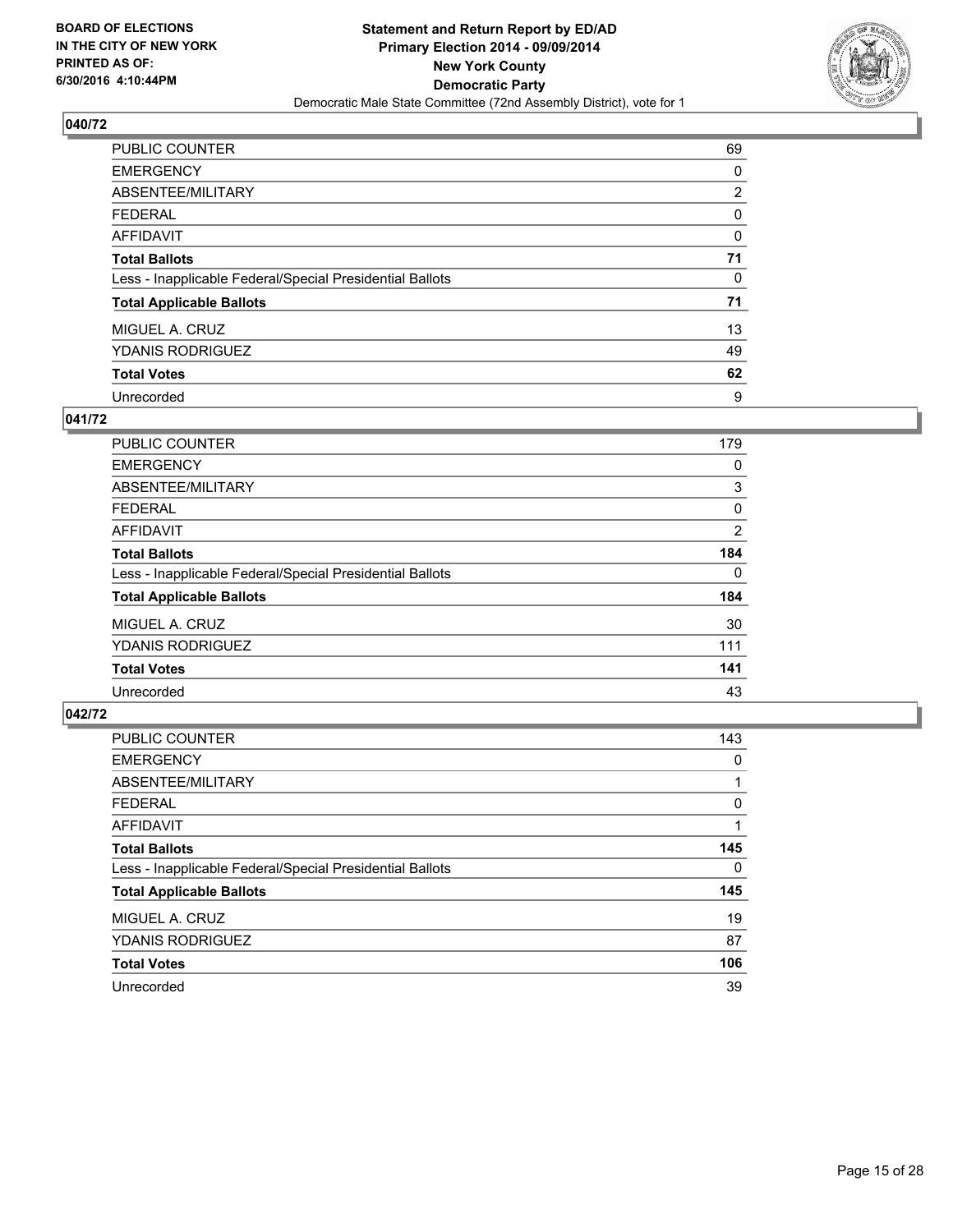

| PUBLIC COUNTER                                           | 105            |
|----------------------------------------------------------|----------------|
| <b>EMERGENCY</b>                                         | 0              |
| ABSENTEE/MILITARY                                        |                |
| <b>FEDERAL</b>                                           | 0              |
| <b>AFFIDAVIT</b>                                         | $\overline{2}$ |
| <b>Total Ballots</b>                                     | 108            |
| Less - Inapplicable Federal/Special Presidential Ballots | 0              |
| <b>Total Applicable Ballots</b>                          | 108            |
| MIGUEL A. CRUZ                                           | 6              |
| <b>YDANIS RODRIGUEZ</b>                                  | 76             |
| <b>Total Votes</b>                                       | 82             |
| Unrecorded                                               | 26             |

#### **044/72**

| PUBLIC COUNTER                                           | 89 |
|----------------------------------------------------------|----|
| <b>EMERGENCY</b>                                         | 0  |
| ABSENTEE/MILITARY                                        | 0  |
| FEDERAL                                                  | 0  |
| <b>AFFIDAVIT</b>                                         |    |
| <b>Total Ballots</b>                                     | 90 |
| Less - Inapplicable Federal/Special Presidential Ballots | 0  |
| <b>Total Applicable Ballots</b>                          | 90 |
| MIGUEL A. CRUZ                                           | 8  |
| <b>YDANIS RODRIGUEZ</b>                                  | 64 |
| <b>Total Votes</b>                                       | 72 |
| Unrecorded                                               | 18 |

| PUBLIC COUNTER                                           | 85                    |
|----------------------------------------------------------|-----------------------|
| <b>EMERGENCY</b>                                         | 0                     |
| ABSENTEE/MILITARY                                        | 0                     |
| <b>FEDERAL</b>                                           | 0                     |
| <b>AFFIDAVIT</b>                                         | $\mathbf{2}^{\prime}$ |
| <b>Total Ballots</b>                                     | 87                    |
| Less - Inapplicable Federal/Special Presidential Ballots | 0                     |
| <b>Total Applicable Ballots</b>                          | 87                    |
| MIGUEL A. CRUZ                                           | 6                     |
| <b>YDANIS RODRIGUEZ</b>                                  | 59                    |
| <b>Total Votes</b>                                       | 65                    |
| Unrecorded                                               | 22                    |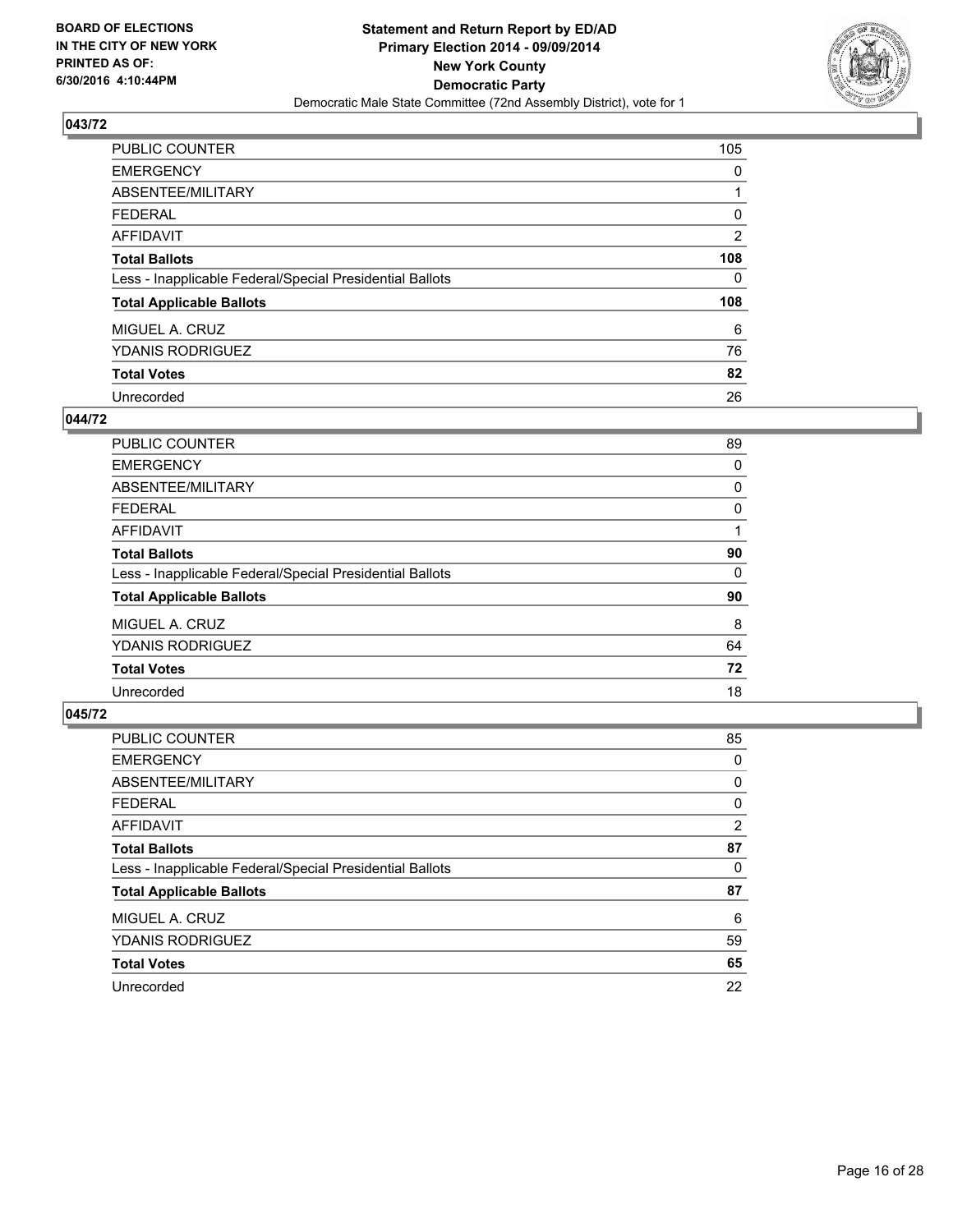

| PUBLIC COUNTER                                           | 64 |
|----------------------------------------------------------|----|
| <b>EMERGENCY</b>                                         | 0  |
| ABSENTEE/MILITARY                                        | 2  |
| <b>FEDERAL</b>                                           | 0  |
| <b>AFFIDAVIT</b>                                         | 0  |
| <b>Total Ballots</b>                                     | 66 |
| Less - Inapplicable Federal/Special Presidential Ballots | 0  |
| <b>Total Applicable Ballots</b>                          | 66 |
| MIGUEL A. CRUZ                                           | 9  |
| <b>YDANIS RODRIGUEZ</b>                                  | 45 |
| <b>Total Votes</b>                                       | 54 |
| Unrecorded                                               | 12 |

#### **047/72**

| <b>PUBLIC COUNTER</b>                                    | 98 |
|----------------------------------------------------------|----|
| <b>EMERGENCY</b>                                         | 0  |
| ABSENTEE/MILITARY                                        | 0  |
| <b>FEDERAL</b>                                           | 0  |
| <b>AFFIDAVIT</b>                                         | 0  |
| <b>Total Ballots</b>                                     | 98 |
| Less - Inapplicable Federal/Special Presidential Ballots | 0  |
| <b>Total Applicable Ballots</b>                          | 98 |
| MIGUEL A. CRUZ                                           | 5  |
| <b>YDANIS RODRIGUEZ</b>                                  | 73 |
| <b>Total Votes</b>                                       | 78 |
| Unrecorded                                               | 20 |

| PUBLIC COUNTER                                           | 102 |
|----------------------------------------------------------|-----|
| <b>EMERGENCY</b>                                         | 0   |
| ABSENTEE/MILITARY                                        | 0   |
| <b>FEDERAL</b>                                           | 0   |
| <b>AFFIDAVIT</b>                                         | 2   |
| <b>Total Ballots</b>                                     | 104 |
| Less - Inapplicable Federal/Special Presidential Ballots | 0   |
| <b>Total Applicable Ballots</b>                          | 104 |
| MIGUEL A. CRUZ                                           | 4   |
| <b>YDANIS RODRIGUEZ</b>                                  | 75  |
| <b>Total Votes</b>                                       | 79  |
| Unrecorded                                               | 25  |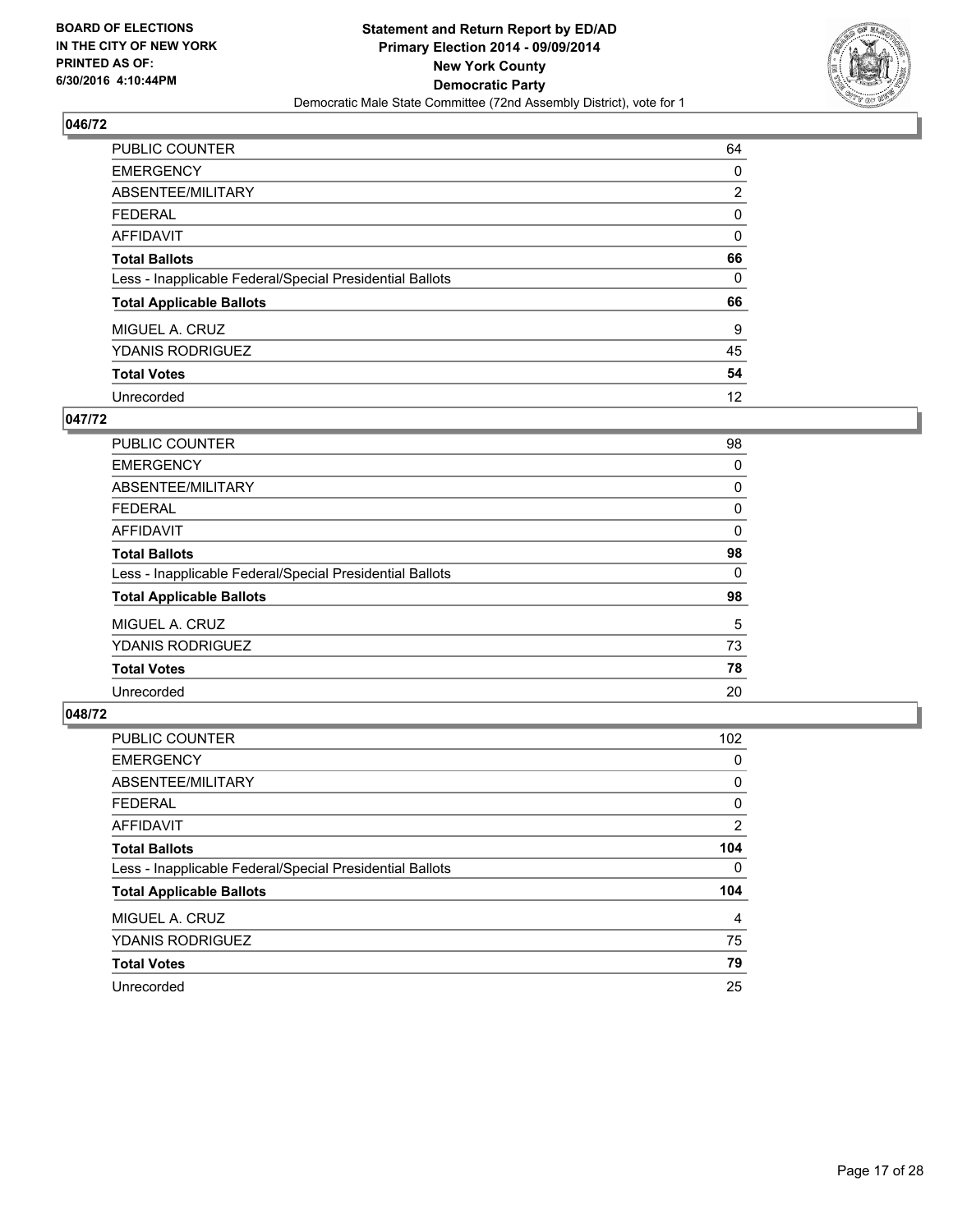

| PUBLIC COUNTER                                           | 110 |
|----------------------------------------------------------|-----|
| <b>EMERGENCY</b>                                         | 0   |
| ABSENTEE/MILITARY                                        | 0   |
| <b>FEDERAL</b>                                           | 0   |
| AFFIDAVIT                                                | 3   |
| <b>Total Ballots</b>                                     | 113 |
| Less - Inapplicable Federal/Special Presidential Ballots | 0   |
| <b>Total Applicable Ballots</b>                          | 113 |
| MIGUEL A. CRUZ                                           | 7   |
| <b>YDANIS RODRIGUEZ</b>                                  | 68  |
| <b>Total Votes</b>                                       | 75  |
| Unrecorded                                               | 38  |

#### **050/72**

| <b>PUBLIC COUNTER</b>                                    | 129 |
|----------------------------------------------------------|-----|
| <b>EMERGENCY</b>                                         | 0   |
| ABSENTEE/MILITARY                                        | 0   |
| FEDERAL                                                  | 0   |
| AFFIDAVIT                                                | 0   |
| <b>Total Ballots</b>                                     | 129 |
| Less - Inapplicable Federal/Special Presidential Ballots | 0   |
| <b>Total Applicable Ballots</b>                          | 129 |
| MIGUEL A. CRUZ                                           | 13  |
| <b>YDANIS RODRIGUEZ</b>                                  | 50  |
| <b>Total Votes</b>                                       | 63  |
| Unrecorded                                               | 66  |

| <b>PUBLIC COUNTER</b>                                    | 97  |
|----------------------------------------------------------|-----|
| <b>EMERGENCY</b>                                         | 0   |
| ABSENTEE/MILITARY                                        | 3   |
| <b>FEDERAL</b>                                           | 0   |
| AFFIDAVIT                                                | 0   |
| <b>Total Ballots</b>                                     | 100 |
| Less - Inapplicable Federal/Special Presidential Ballots | 0   |
| <b>Total Applicable Ballots</b>                          | 100 |
| MIGUEL A. CRUZ                                           | 11  |
| <b>YDANIS RODRIGUEZ</b>                                  | 46  |
| <b>Total Votes</b>                                       | 57  |
| Unrecorded                                               | 43  |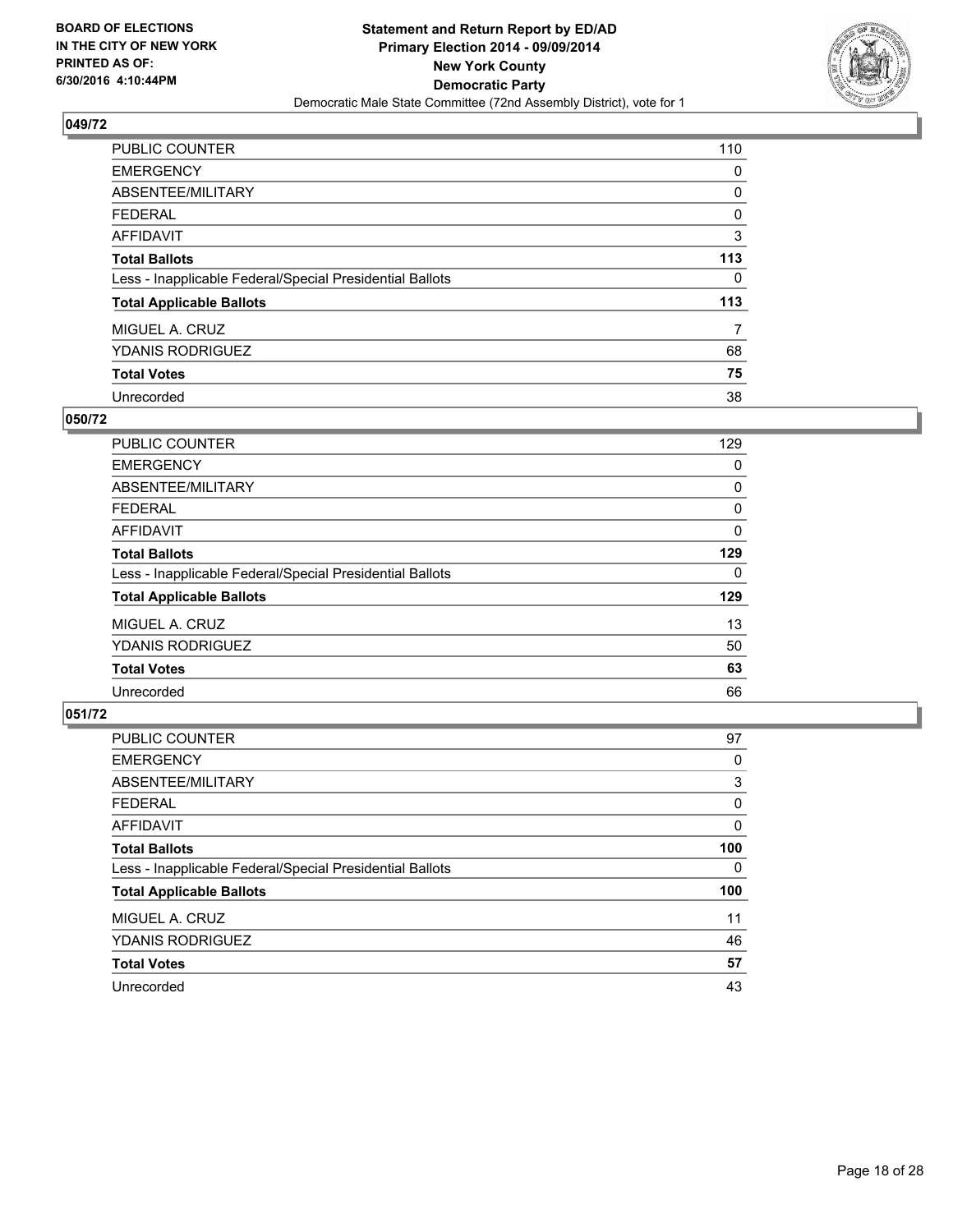

| <b>PUBLIC COUNTER</b>                                    | 143            |
|----------------------------------------------------------|----------------|
| <b>EMERGENCY</b>                                         | 0              |
| ABSENTEE/MILITARY                                        | $\overline{2}$ |
| <b>FEDERAL</b>                                           | 0              |
| AFFIDAVIT                                                |                |
| <b>Total Ballots</b>                                     | 146            |
| Less - Inapplicable Federal/Special Presidential Ballots | 0              |
| <b>Total Applicable Ballots</b>                          | 146            |
| MIGUEL A. CRUZ                                           | 14             |
| <b>YDANIS RODRIGUEZ</b>                                  | 64             |
| <b>Total Votes</b>                                       | 78             |
| Unrecorded                                               | 68             |

#### **053/72**

| PUBLIC COUNTER                                           | 118            |
|----------------------------------------------------------|----------------|
| <b>EMERGENCY</b>                                         | 0              |
| ABSENTEE/MILITARY                                        | $\overline{2}$ |
| FEDERAL                                                  | 0              |
| AFFIDAVIT                                                | 2              |
| <b>Total Ballots</b>                                     | 122            |
| Less - Inapplicable Federal/Special Presidential Ballots | 0              |
| <b>Total Applicable Ballots</b>                          | 122            |
| MIGUEL A. CRUZ                                           | 10             |
| <b>YDANIS RODRIGUEZ</b>                                  | 57             |
| <b>Total Votes</b>                                       | 67             |
| Unrecorded                                               | 55             |

| <b>PUBLIC COUNTER</b>                                    | 95 |
|----------------------------------------------------------|----|
| <b>EMERGENCY</b>                                         | 0  |
| ABSENTEE/MILITARY                                        | 0  |
| <b>FEDERAL</b>                                           | 0  |
| AFFIDAVIT                                                |    |
| <b>Total Ballots</b>                                     | 96 |
| Less - Inapplicable Federal/Special Presidential Ballots | 0  |
| <b>Total Applicable Ballots</b>                          | 96 |
| MIGUEL A. CRUZ                                           | 5  |
| <b>YDANIS RODRIGUEZ</b>                                  | 66 |
| <b>Total Votes</b>                                       | 71 |
| Unrecorded                                               | 25 |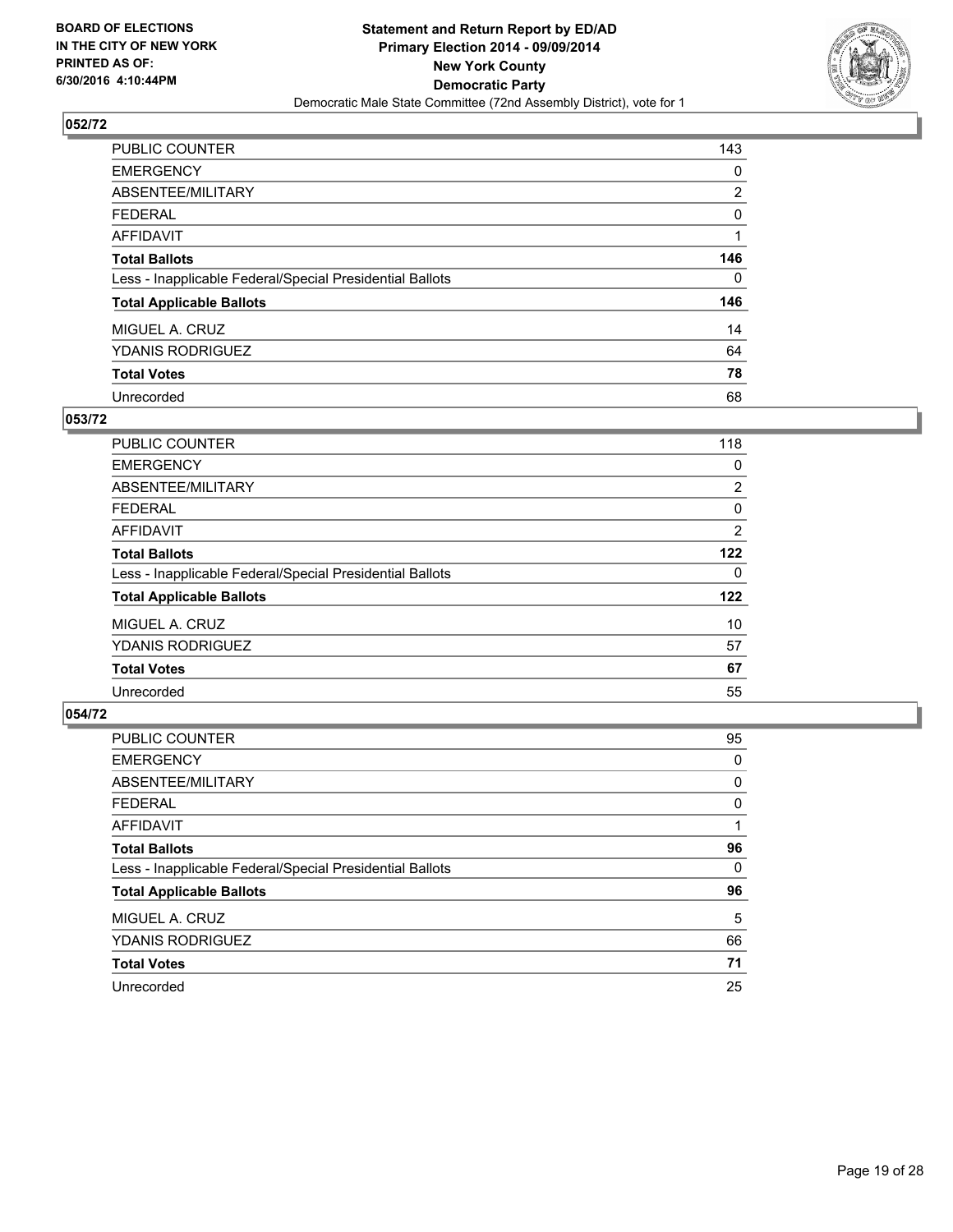

| PUBLIC COUNTER                                           | 66 |
|----------------------------------------------------------|----|
| <b>EMERGENCY</b>                                         | 0  |
| ABSENTEE/MILITARY                                        |    |
| <b>FEDERAL</b>                                           | 0  |
| <b>AFFIDAVIT</b>                                         |    |
| <b>Total Ballots</b>                                     | 68 |
| Less - Inapplicable Federal/Special Presidential Ballots | 0  |
| <b>Total Applicable Ballots</b>                          | 68 |
| MIGUEL A. CRUZ                                           | 7  |
| <b>YDANIS RODRIGUEZ</b>                                  | 36 |
| <b>Total Votes</b>                                       | 43 |
| Unrecorded                                               | 25 |

#### **056/72**

| <b>PUBLIC COUNTER</b>                                    | 92 |
|----------------------------------------------------------|----|
| <b>EMERGENCY</b>                                         | 0  |
| ABSENTEE/MILITARY                                        | 0  |
| <b>FEDERAL</b>                                           | 0  |
| <b>AFFIDAVIT</b>                                         | 0  |
| <b>Total Ballots</b>                                     | 92 |
| Less - Inapplicable Federal/Special Presidential Ballots | 0  |
| <b>Total Applicable Ballots</b>                          | 92 |
| MIGUEL A. CRUZ                                           | 10 |
| <b>YDANIS RODRIGUEZ</b>                                  | 55 |
| <b>Total Votes</b>                                       | 65 |
| Unrecorded                                               | 27 |

| <b>PUBLIC COUNTER</b>                                    | 95 |
|----------------------------------------------------------|----|
| <b>EMERGENCY</b>                                         | 0  |
| ABSENTEE/MILITARY                                        |    |
| <b>FEDERAL</b>                                           | 0  |
| <b>AFFIDAVIT</b>                                         |    |
| <b>Total Ballots</b>                                     | 97 |
| Less - Inapplicable Federal/Special Presidential Ballots | 0  |
| <b>Total Applicable Ballots</b>                          | 97 |
| MIGUEL A. CRUZ                                           | 17 |
| <b>YDANIS RODRIGUEZ</b>                                  | 53 |
| RANDY LAHEY (WRITE-IN)                                   |    |
| <b>Total Votes</b>                                       | 71 |
| Unrecorded                                               | 26 |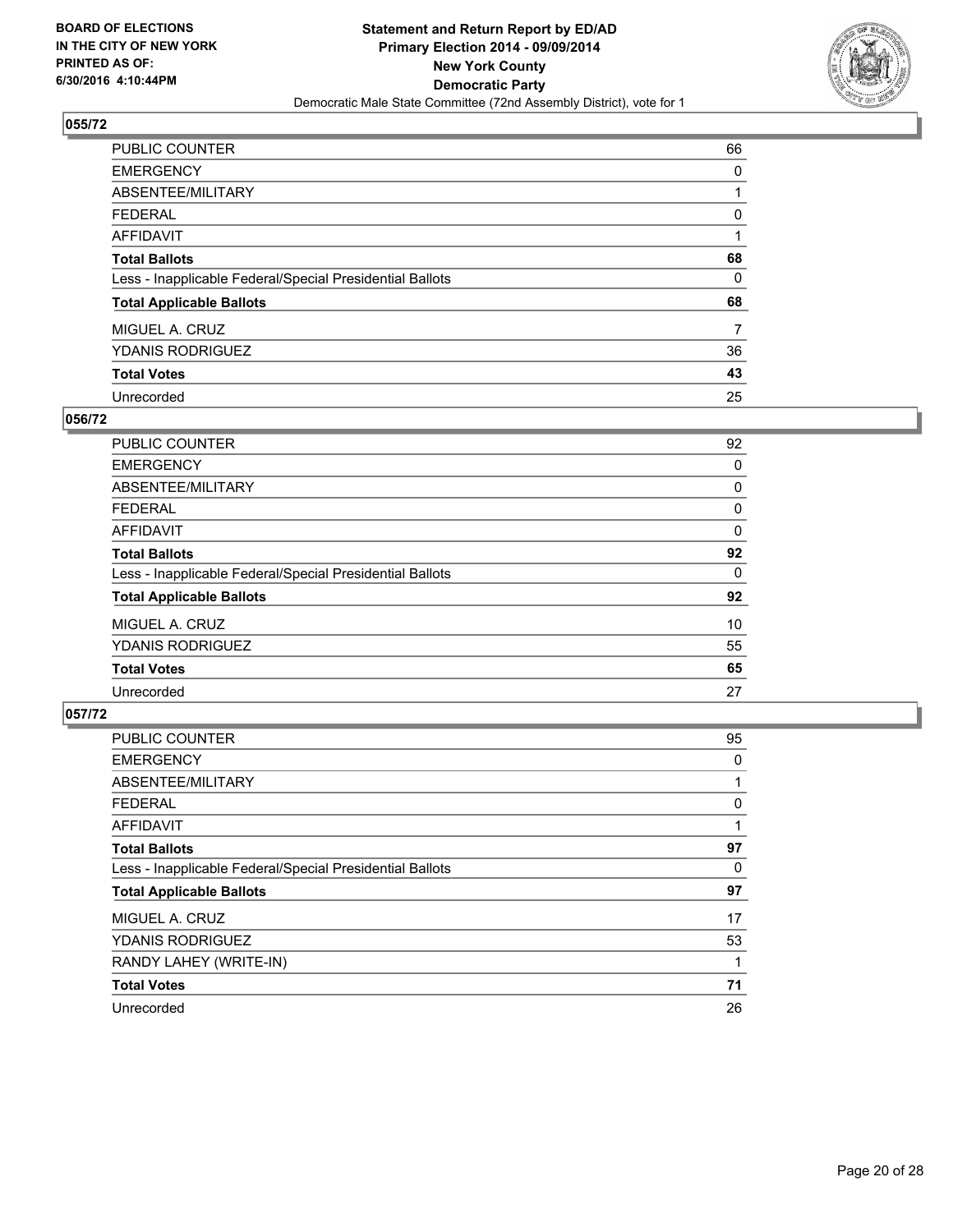

| PUBLIC COUNTER                                           | 117 |
|----------------------------------------------------------|-----|
| <b>EMERGENCY</b>                                         | 0   |
| ABSENTEE/MILITARY                                        | 4   |
| <b>FEDERAL</b>                                           | 0   |
| <b>AFFIDAVIT</b>                                         | 3   |
| <b>Total Ballots</b>                                     | 124 |
| Less - Inapplicable Federal/Special Presidential Ballots | 0   |
| <b>Total Applicable Ballots</b>                          | 124 |
| MIGUEL A. CRUZ                                           | 15  |
| <b>YDANIS RODRIGUEZ</b>                                  | 67  |
| <b>Total Votes</b>                                       | 82  |
| Unrecorded                                               | 42  |

#### **059/72**

| <b>PUBLIC COUNTER</b>                                    | 78 |
|----------------------------------------------------------|----|
| <b>EMERGENCY</b>                                         | 0  |
| ABSENTEE/MILITARY                                        | 3  |
| <b>FEDERAL</b>                                           | 0  |
| <b>AFFIDAVIT</b>                                         | 0  |
| <b>Total Ballots</b>                                     | 81 |
| Less - Inapplicable Federal/Special Presidential Ballots | 0  |
| <b>Total Applicable Ballots</b>                          | 81 |
| MIGUEL A. CRUZ                                           | 11 |
| <b>YDANIS RODRIGUEZ</b>                                  | 47 |
| <b>Total Votes</b>                                       | 58 |
| Unrecorded                                               | 23 |

| PUBLIC COUNTER                                           | 160 |
|----------------------------------------------------------|-----|
| <b>EMERGENCY</b>                                         | 0   |
| ABSENTEE/MILITARY                                        | 4   |
| <b>FEDERAL</b>                                           | 0   |
| <b>AFFIDAVIT</b>                                         |     |
| <b>Total Ballots</b>                                     | 165 |
| Less - Inapplicable Federal/Special Presidential Ballots | 0   |
| <b>Total Applicable Ballots</b>                          | 165 |
| MIGUEL A. CRUZ                                           | 18  |
| <b>YDANIS RODRIGUEZ</b>                                  | 105 |
| <b>Total Votes</b>                                       | 123 |
| Unrecorded                                               | 42  |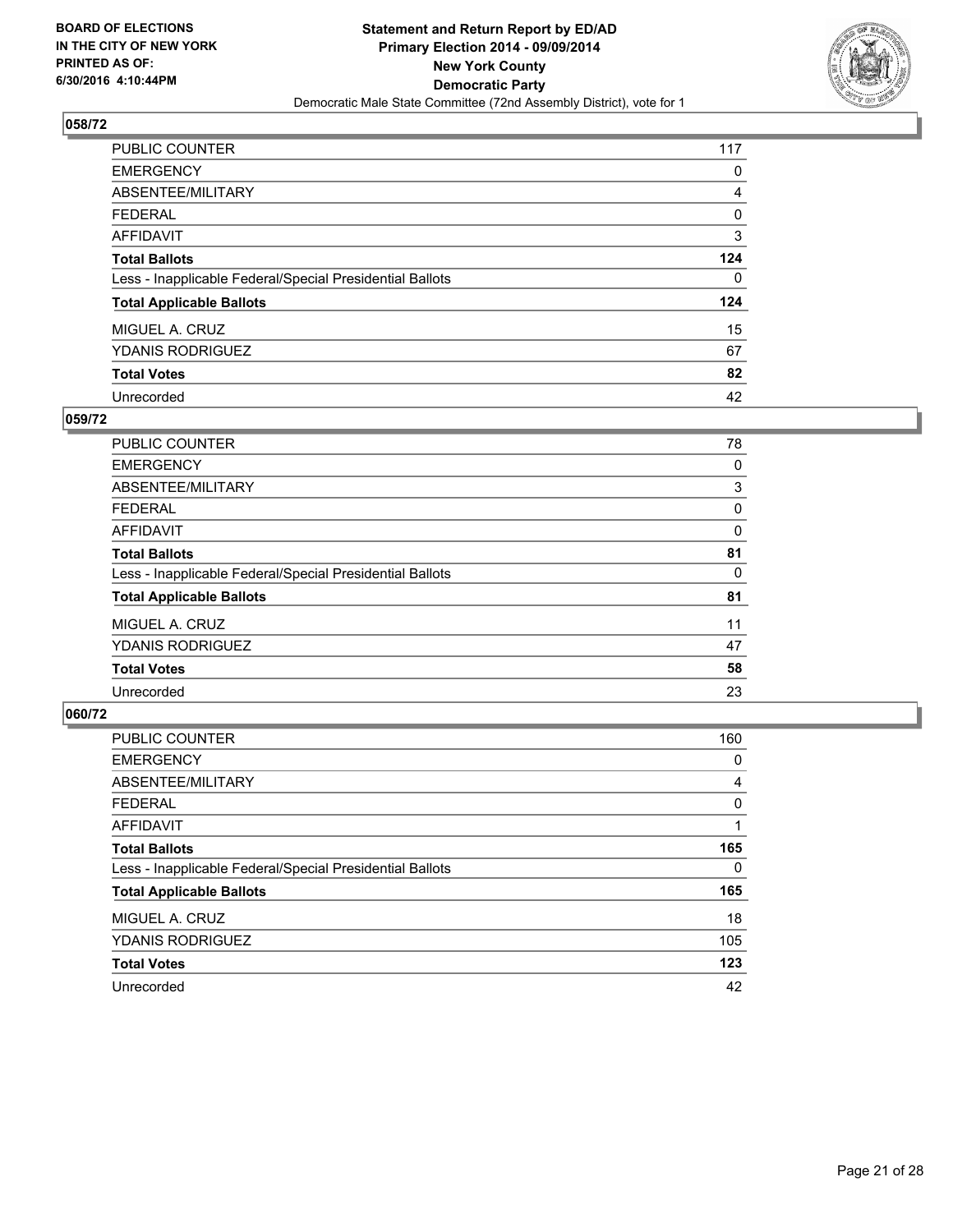

| PUBLIC COUNTER                                           | 76 |
|----------------------------------------------------------|----|
| <b>EMERGENCY</b>                                         | 0  |
| ABSENTEE/MILITARY                                        | 0  |
| <b>FEDERAL</b>                                           | 0  |
| <b>AFFIDAVIT</b>                                         | 0  |
| <b>Total Ballots</b>                                     | 76 |
| Less - Inapplicable Federal/Special Presidential Ballots | 0  |
| <b>Total Applicable Ballots</b>                          | 76 |
| MIGUEL A. CRUZ                                           | 9  |
| <b>YDANIS RODRIGUEZ</b>                                  | 52 |
| <b>Total Votes</b>                                       | 61 |
| Unrecorded                                               | 15 |

#### **062/72**

| <b>PUBLIC COUNTER</b>                                    | 118            |
|----------------------------------------------------------|----------------|
| <b>EMERGENCY</b>                                         | 0              |
| ABSENTEE/MILITARY                                        | $\overline{2}$ |
| FEDERAL                                                  | 0              |
| AFFIDAVIT                                                | 3              |
| <b>Total Ballots</b>                                     | 123            |
| Less - Inapplicable Federal/Special Presidential Ballots | 0              |
| <b>Total Applicable Ballots</b>                          | 123            |
| MIGUEL A. CRUZ                                           | 11             |
| <b>YDANIS RODRIGUEZ</b>                                  | 89             |
| <b>Total Votes</b>                                       | 100            |
| Unrecorded                                               | 23             |

| PUBLIC COUNTER                                           | 108 |
|----------------------------------------------------------|-----|
| <b>EMERGENCY</b>                                         | 0   |
| ABSENTEE/MILITARY                                        | 0   |
| <b>FEDERAL</b>                                           | 0   |
| <b>AFFIDAVIT</b>                                         | 0   |
| <b>Total Ballots</b>                                     | 108 |
| Less - Inapplicable Federal/Special Presidential Ballots | 0   |
| <b>Total Applicable Ballots</b>                          | 108 |
| MIGUEL A. CRUZ                                           | 8   |
| <b>YDANIS RODRIGUEZ</b>                                  | 68  |
| <b>Total Votes</b>                                       | 76  |
| Unrecorded                                               | 32  |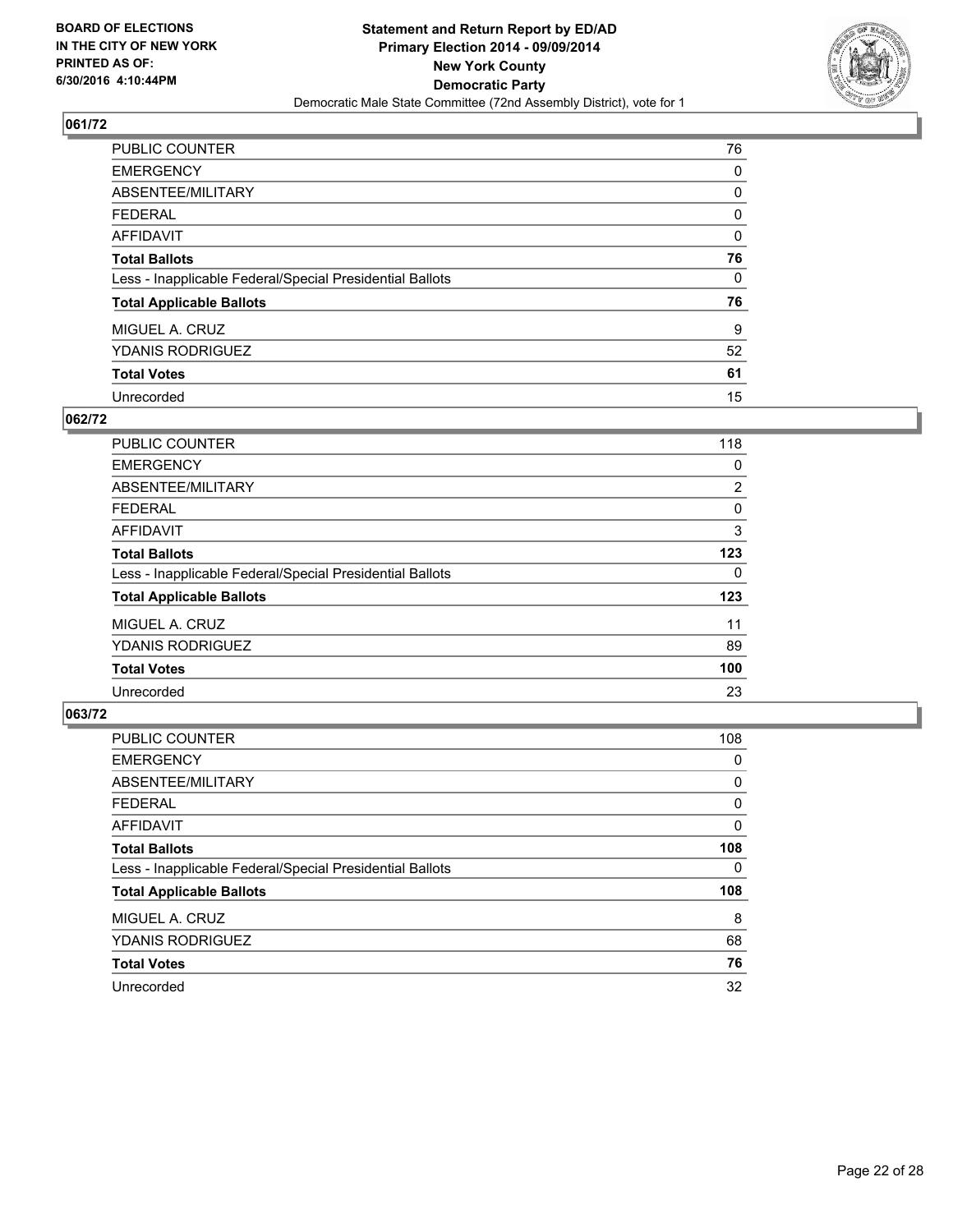

| <b>PUBLIC COUNTER</b>                                    | 129 |
|----------------------------------------------------------|-----|
| <b>EMERGENCY</b>                                         | 0   |
| ABSENTEE/MILITARY                                        | 2   |
| <b>FEDERAL</b>                                           | 0   |
| <b>AFFIDAVIT</b>                                         |     |
| <b>Total Ballots</b>                                     | 132 |
| Less - Inapplicable Federal/Special Presidential Ballots | 0   |
| <b>Total Applicable Ballots</b>                          | 132 |
| MIGUEL A. CRUZ                                           | 22  |
| <b>YDANIS RODRIGUEZ</b>                                  | 64  |
| UNATTRIBUTABLE WRITE-IN (WRITE-IN)                       |     |
| <b>Total Votes</b>                                       | 87  |
| Unrecorded                                               | 45  |

#### **065/72**

| <b>PUBLIC COUNTER</b>                                    | 79 |
|----------------------------------------------------------|----|
| <b>EMERGENCY</b>                                         | 0  |
| ABSENTEE/MILITARY                                        |    |
| FEDERAL                                                  | 0  |
| <b>AFFIDAVIT</b>                                         | 0  |
| <b>Total Ballots</b>                                     | 80 |
| Less - Inapplicable Federal/Special Presidential Ballots | 0  |
| <b>Total Applicable Ballots</b>                          | 80 |
| MIGUEL A. CRUZ                                           | 6  |
| <b>YDANIS RODRIGUEZ</b>                                  | 49 |
| JOHN ERVIN ROGERS (WRITE-IN)                             | 1  |
| <b>Total Votes</b>                                       | 56 |
| Unrecorded                                               | 24 |

| <b>PUBLIC COUNTER</b>                                    | 158 |
|----------------------------------------------------------|-----|
| <b>EMERGENCY</b>                                         | 0   |
| ABSENTEE/MILITARY                                        | 3   |
| <b>FEDERAL</b>                                           | 0   |
| AFFIDAVIT                                                | 1   |
| <b>Total Ballots</b>                                     | 162 |
| Less - Inapplicable Federal/Special Presidential Ballots | 0   |
| <b>Total Applicable Ballots</b>                          | 162 |
| MIGUEL A. CRUZ                                           | 25  |
| <b>YDANIS RODRIGUEZ</b>                                  | 85  |
| CHRISTIAN GAUL (WRITE-IN)                                | 1   |
| ROBERT JACKSON (WRITE-IN)                                | 1   |
| <b>Total Votes</b>                                       | 112 |
| Unrecorded                                               | 50  |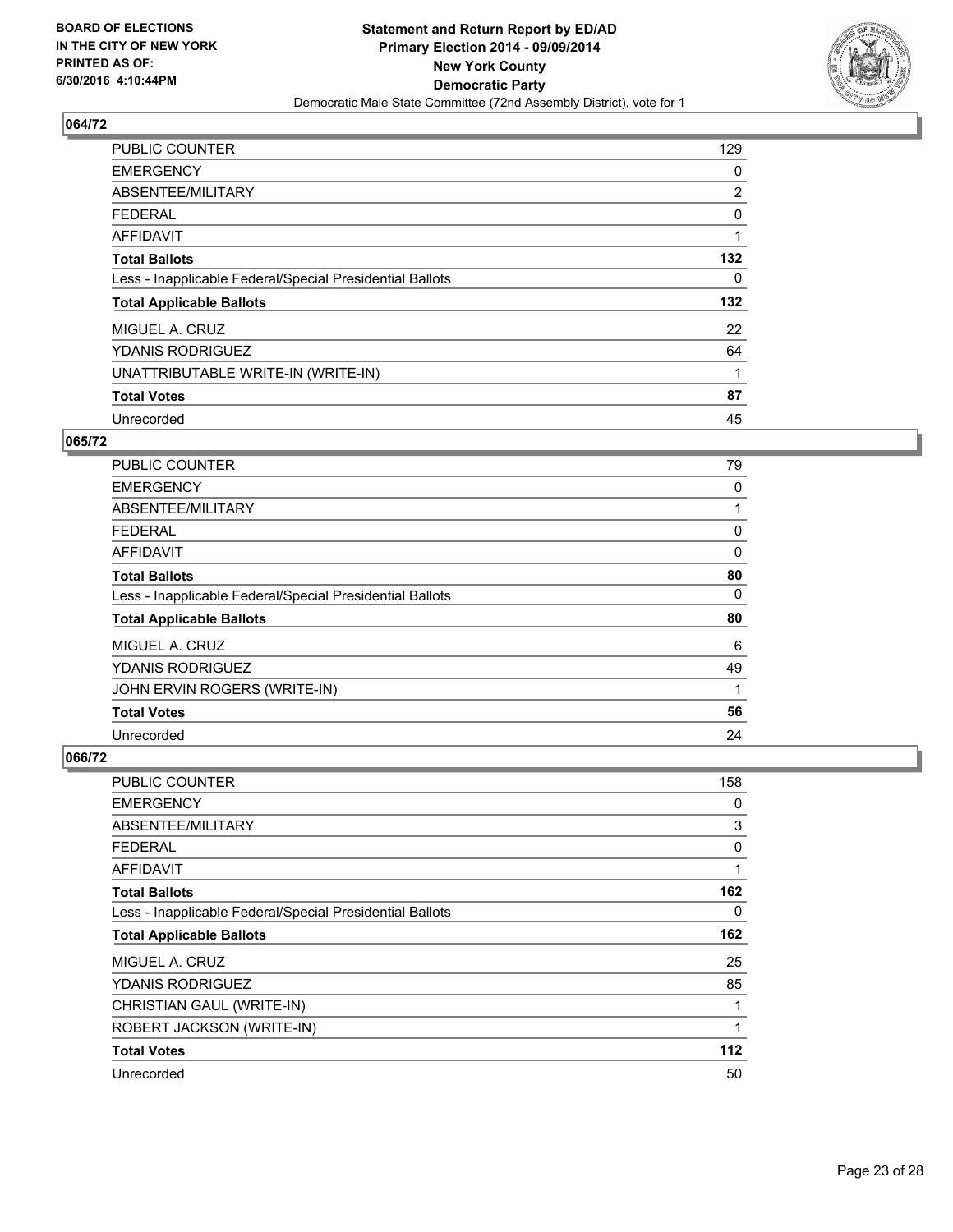

| <b>PUBLIC COUNTER</b>                                    | 153            |
|----------------------------------------------------------|----------------|
| <b>EMERGENCY</b>                                         | 0              |
| ABSENTEE/MILITARY                                        | $\overline{7}$ |
| <b>FEDERAL</b>                                           | 0              |
| AFFIDAVIT                                                | 0              |
| <b>Total Ballots</b>                                     | 160            |
| Less - Inapplicable Federal/Special Presidential Ballots | 0              |
|                                                          |                |
| <b>Total Applicable Ballots</b>                          | 160            |
| MIGUEL A. CRUZ                                           | 22             |
| <b>YDANIS RODRIGUEZ</b>                                  | 90             |
| TRAVIS SHERROS (WRITE-IN)                                |                |
| VALERIE C. O'HARA (WRITE-IN)                             | 1              |
| <b>Total Votes</b>                                       | 114            |

## **068/72**

| <b>PUBLIC COUNTER</b>                                    | 199      |
|----------------------------------------------------------|----------|
| <b>EMERGENCY</b>                                         | 0        |
| ABSENTEE/MILITARY                                        | 8        |
| <b>FEDERAL</b>                                           | $\Omega$ |
| AFFIDAVIT                                                |          |
| <b>Total Ballots</b>                                     | 208      |
| Less - Inapplicable Federal/Special Presidential Ballots | 0        |
| <b>Total Applicable Ballots</b>                          | 208      |
| MIGUEL A. CRUZ                                           | 40       |
| <b>YDANIS RODRIGUEZ</b>                                  | 117      |
| <b>Total Votes</b>                                       | 157      |
| Unrecorded                                               | 51       |

| PUBLIC COUNTER                                           | 123 |
|----------------------------------------------------------|-----|
| <b>EMERGENCY</b>                                         | 0   |
| ABSENTEE/MILITARY                                        | 1   |
| <b>FEDERAL</b>                                           | 0   |
| <b>AFFIDAVIT</b>                                         | 0   |
| <b>Total Ballots</b>                                     | 124 |
| Less - Inapplicable Federal/Special Presidential Ballots | 0   |
| <b>Total Applicable Ballots</b>                          | 124 |
| MIGUEL A. CRUZ                                           | 21  |
| <b>YDANIS RODRIGUEZ</b>                                  | 66  |
| DAVID BRODHERSON (WRITE-IN)                              | 1   |
| <b>Total Votes</b>                                       | 88  |
| Unrecorded                                               | 36  |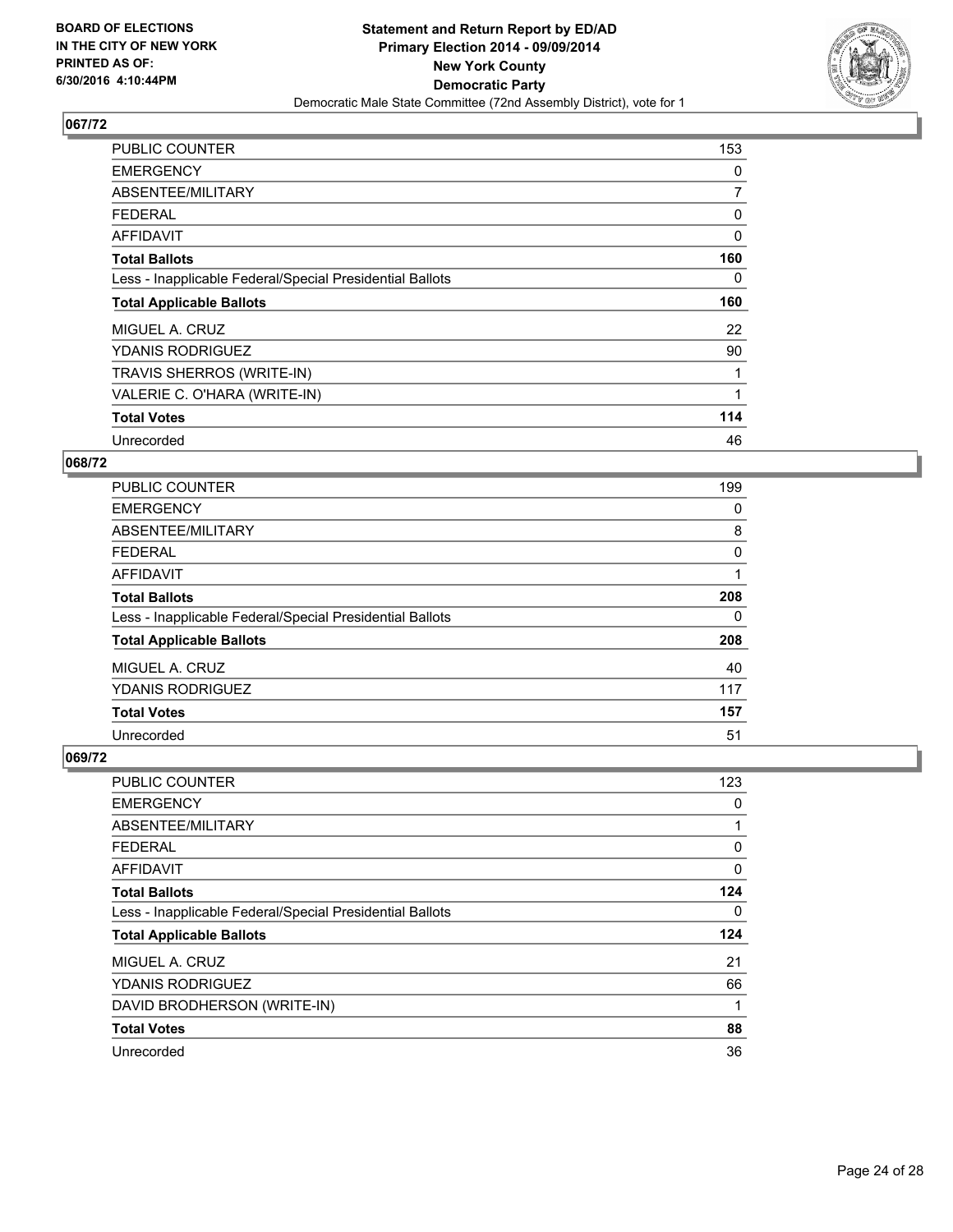

| <b>PUBLIC COUNTER</b>                                    | 65 |
|----------------------------------------------------------|----|
| <b>EMERGENCY</b>                                         | 0  |
| ABSENTEE/MILITARY                                        | 0  |
| <b>FEDERAL</b>                                           | 0  |
| AFFIDAVIT                                                |    |
| <b>Total Ballots</b>                                     | 66 |
| Less - Inapplicable Federal/Special Presidential Ballots | 0  |
| <b>Total Applicable Ballots</b>                          | 66 |
| MIGUEL A. CRUZ                                           | 9  |
| <b>YDANIS RODRIGUEZ</b>                                  | 41 |
| <b>Total Votes</b>                                       | 50 |
| Unrecorded                                               | 16 |

#### **071/72**

| <b>PUBLIC COUNTER</b>                                    | 93 |
|----------------------------------------------------------|----|
| <b>EMERGENCY</b>                                         | 0  |
| ABSENTEE/MILITARY                                        |    |
| <b>FEDERAL</b>                                           | 0  |
| <b>AFFIDAVIT</b>                                         |    |
| <b>Total Ballots</b>                                     | 95 |
| Less - Inapplicable Federal/Special Presidential Ballots | 0  |
| <b>Total Applicable Ballots</b>                          | 95 |
| MIGUEL A. CRUZ                                           | 13 |
| <b>YDANIS RODRIGUEZ</b>                                  | 52 |
| <b>Total Votes</b>                                       | 65 |
| Unrecorded                                               | 30 |
|                                                          |    |

| PUBLIC COUNTER                                           | 134 |
|----------------------------------------------------------|-----|
| <b>EMERGENCY</b>                                         | 0   |
| ABSENTEE/MILITARY                                        | 3   |
| <b>FEDERAL</b>                                           | 0   |
| <b>AFFIDAVIT</b>                                         | 0   |
| <b>Total Ballots</b>                                     | 137 |
| Less - Inapplicable Federal/Special Presidential Ballots | 0   |
| <b>Total Applicable Ballots</b>                          | 137 |
| MIGUEL A. CRUZ                                           | 28  |
| <b>YDANIS RODRIGUEZ</b>                                  | 85  |
| <b>Total Votes</b>                                       | 113 |
| Unrecorded                                               | 24  |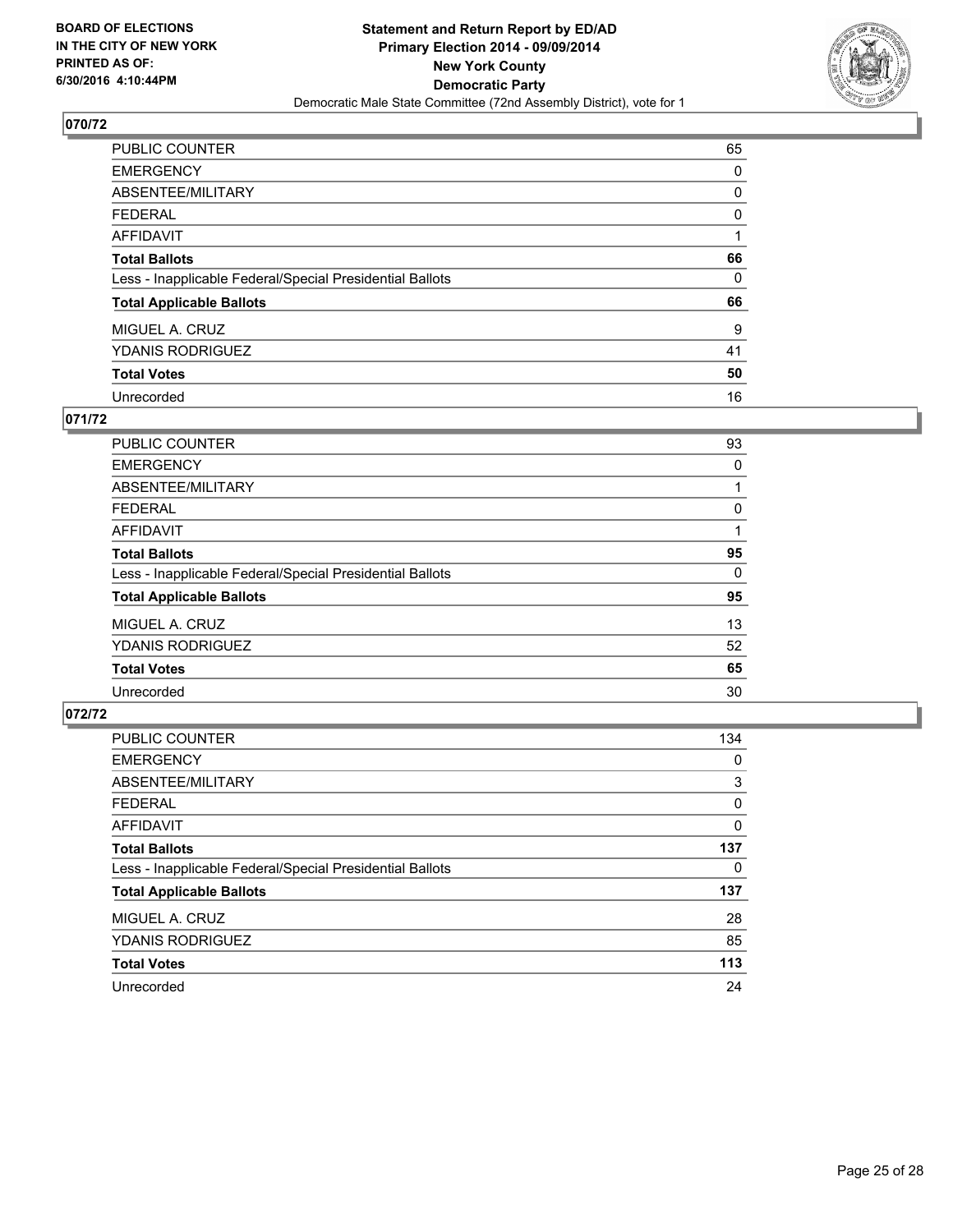

| <b>PUBLIC COUNTER</b>                                    | 25             |
|----------------------------------------------------------|----------------|
| <b>EMERGENCY</b>                                         | 0              |
| ABSENTEE/MILITARY                                        | 0              |
| <b>FEDERAL</b>                                           | 0              |
| AFFIDAVIT                                                | 0              |
| <b>Total Ballots</b>                                     | 25             |
| Less - Inapplicable Federal/Special Presidential Ballots | 0              |
| <b>Total Applicable Ballots</b>                          | 25             |
| MIGUEL A. CRUZ                                           | $\overline{2}$ |
| <b>YDANIS RODRIGUEZ</b>                                  | 18             |
| <b>Total Votes</b>                                       | 20             |
| Unrecorded                                               | 5              |

#### **074/72**

| <b>PUBLIC COUNTER</b>                                    | 90 |
|----------------------------------------------------------|----|
| <b>EMERGENCY</b>                                         | 0  |
| ABSENTEE/MILITARY                                        |    |
| <b>FEDERAL</b>                                           | 0  |
| AFFIDAVIT                                                | 2  |
| <b>Total Ballots</b>                                     | 93 |
| Less - Inapplicable Federal/Special Presidential Ballots | 0  |
| <b>Total Applicable Ballots</b>                          | 93 |
| MIGUEL A. CRUZ                                           | 19 |
| <b>YDANIS RODRIGUEZ</b>                                  | 50 |
| KAREN WILSON (WRITE-IN)                                  | 1  |
| <b>Total Votes</b>                                       | 70 |
| Unrecorded                                               | 23 |

| <b>PUBLIC COUNTER</b>                                    | 152 |
|----------------------------------------------------------|-----|
| <b>EMERGENCY</b>                                         | 0   |
| ABSENTEE/MILITARY                                        | 3   |
| <b>FEDERAL</b>                                           | 0   |
| AFFIDAVIT                                                | 2   |
| <b>Total Ballots</b>                                     | 157 |
| Less - Inapplicable Federal/Special Presidential Ballots | 0   |
| <b>Total Applicable Ballots</b>                          | 157 |
| MIGUEL A. CRUZ                                           | 15  |
| <b>YDANIS RODRIGUEZ</b>                                  | 94  |
| <b>Total Votes</b>                                       | 109 |
| Unrecorded                                               | 48  |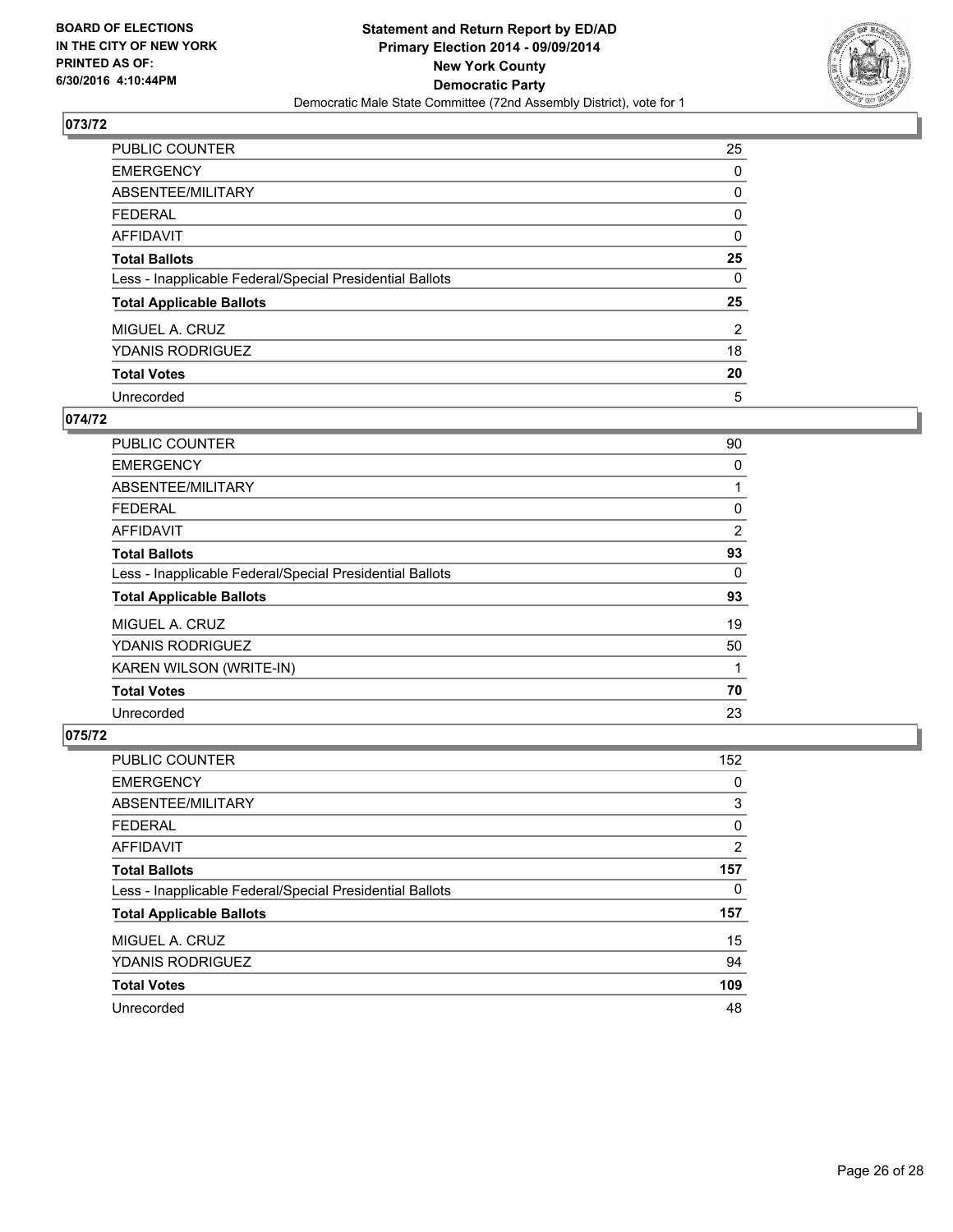

| <b>PUBLIC COUNTER</b>                                    | 82             |
|----------------------------------------------------------|----------------|
| <b>EMERGENCY</b>                                         | 0              |
| ABSENTEE/MILITARY                                        | $\overline{2}$ |
| <b>FEDERAL</b>                                           | 0              |
| AFFIDAVIT                                                | 5              |
| <b>Total Ballots</b>                                     | 89             |
| Less - Inapplicable Federal/Special Presidential Ballots | $\Omega$       |
| <b>Total Applicable Ballots</b>                          | 89             |
| MIGUEL A. CRUZ                                           | 7              |
| <b>YDANIS RODRIGUEZ</b>                                  | 58             |
| <b>Total Votes</b>                                       | 65             |
| Unrecorded                                               | 24             |

**200/72 COMBINED into: 086/71**

**201/72 COMBINED into: 086/71**

**202/72 COMBINED into: 086/71**

**203/72 COMBINED into: 086/71**

## **204/72**

| <b>Total Votes</b>                                       | 0 |
|----------------------------------------------------------|---|
| <b>YDANIS RODRIGUEZ</b>                                  | 0 |
| MIGUEL A. CRUZ                                           | 0 |
| <b>Total Applicable Ballots</b>                          | 0 |
| Less - Inapplicable Federal/Special Presidential Ballots | 0 |
| <b>Total Ballots</b>                                     | 0 |
| <b>AFFIDAVIT</b>                                         | 0 |
| <b>FEDERAL</b>                                           | 0 |
| ABSENTEE/MILITARY                                        | 0 |
| <b>EMERGENCY</b>                                         | 0 |
| PUBLIC COUNTER                                           | 0 |

| <b>PUBLIC COUNTER</b>                                    | 0 |
|----------------------------------------------------------|---|
| <b>EMERGENCY</b>                                         | 0 |
| ABSENTEE/MILITARY                                        | 0 |
| <b>FEDERAL</b>                                           | 0 |
| AFFIDAVIT                                                | 0 |
| <b>Total Ballots</b>                                     | 0 |
| Less - Inapplicable Federal/Special Presidential Ballots | 0 |
| <b>Total Applicable Ballots</b>                          | 0 |
| MIGUEL A. CRUZ                                           | 0 |
| <b>YDANIS RODRIGUEZ</b>                                  | 0 |
| <b>Total Votes</b>                                       | 0 |